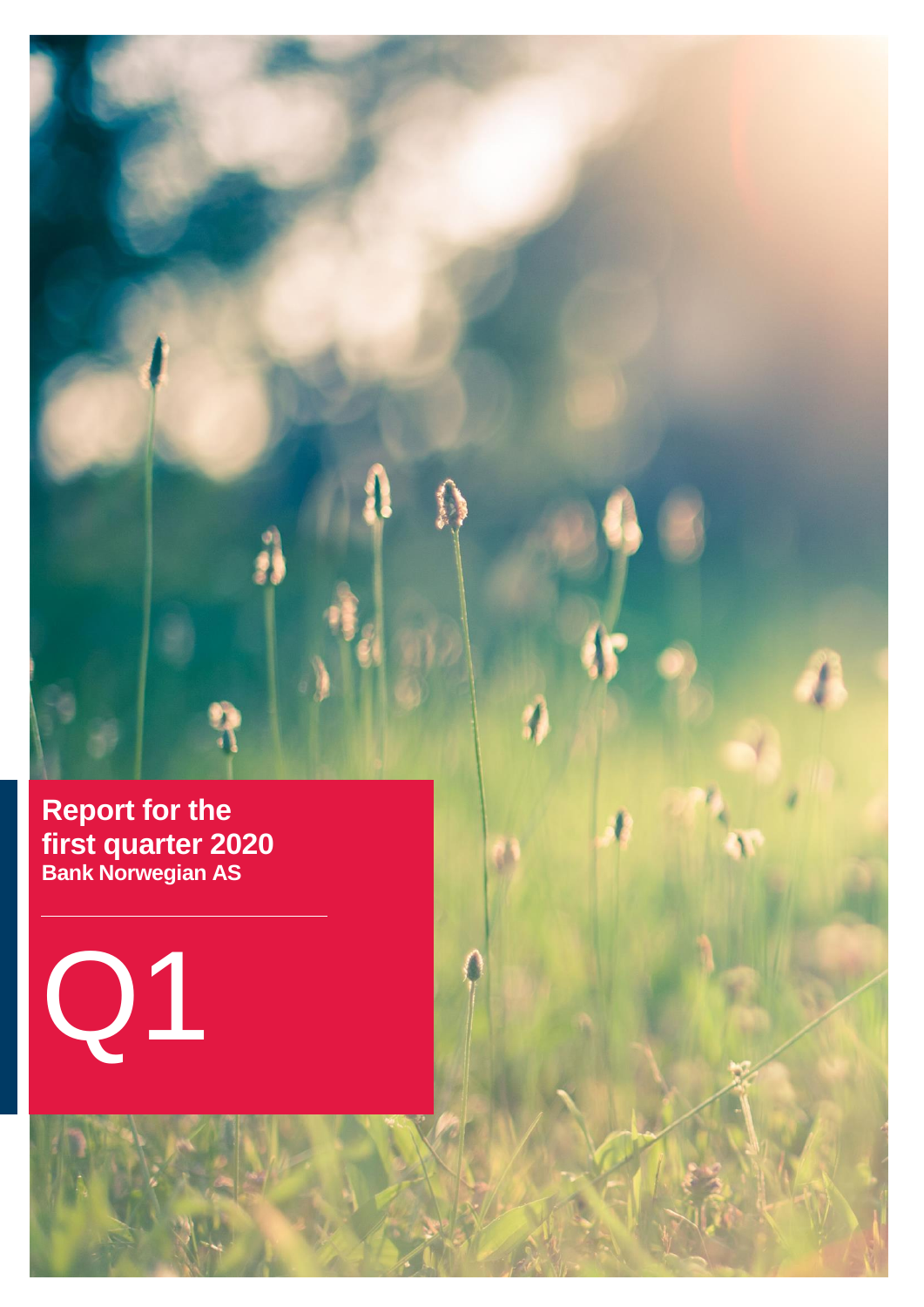# **Table of contents**

## **Notes**

| Note 1  |                                                   |  |
|---------|---------------------------------------------------|--|
| Note 2  |                                                   |  |
| Note 3  | Capital adequacy and Liquidity Coverage Ratio 12  |  |
| Note 4  |                                                   |  |
| Note 5  |                                                   |  |
| Note 6  |                                                   |  |
| Note 7  |                                                   |  |
| Note 8  |                                                   |  |
| Note 9  |                                                   |  |
| Note 10 | Net change in value on securities and currency 17 |  |
| Note 11 |                                                   |  |
| Note 12 | Debt securities issued and subordinated loan 17   |  |
| Note 13 |                                                   |  |
| Note 14 |                                                   |  |

|--|--|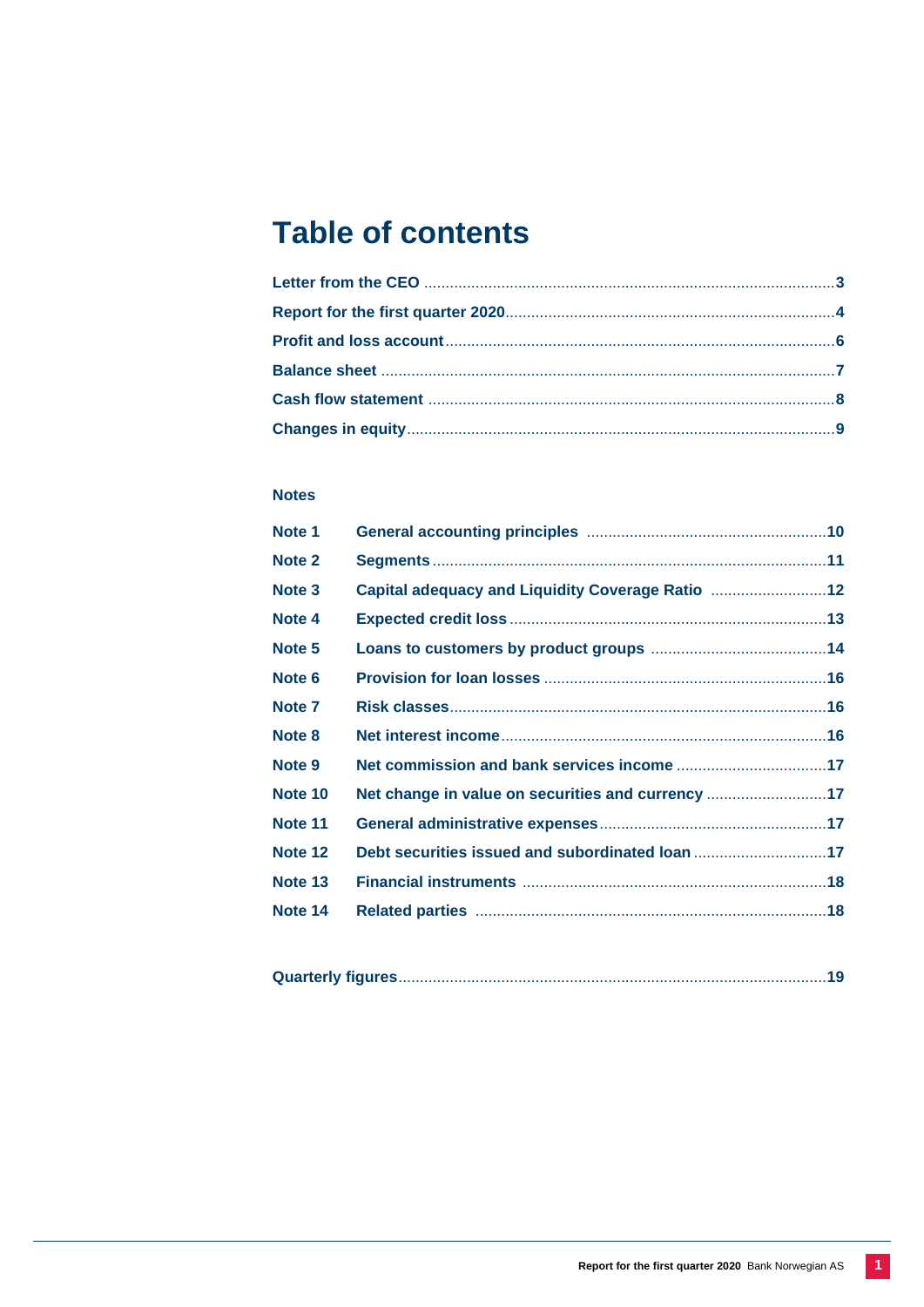## **Financial highlights**

## **Profit and loss account**

**Bank Norwegian AS** *Amounts in NOK 1000* **YTD 2020 YTD 2019 2019** Interest income 1 581 852 1 420 681 5 911 803 Interest expenses 186 499 151 017 650 090 Net interest income 1 395 353 1 269 664 5 261 712 **Net other operating income 71 978 91 247 322 304 Total income 1 467 330 1 360 911 5 584 016 Total operating expenses 356 438 336 725 1 312 140** Provision for loan losses 620 636 379 328 1 627 359 **Profit before tax 490 256 644 857 2 644 518 Comprehensive income for the period 370 550 486 253 1 992 639**

## **Balance sheet**

|                         |            |            | <b>Bank Norwegian AS</b> |
|-------------------------|------------|------------|--------------------------|
| Amounts in NOK 1000     | 31.3.20    | 31.3.19    | 31.12.19                 |
| Total assets            | 59 770 854 | 50 740 030 | 57 883 722               |
| Loans to customers      | 42 378 471 | 37 902 312 | 40 560 502               |
| Liquid assets           | 16 847 748 | 12 468 720 | 16812537                 |
| Deposits from customers | 39 561 112 | 37 654 242 | 40 118 369               |
| Debt securities issued  | 6813624    | 3 342 401  | 6 537 863                |
| Subordinated loans      | 876 073    | 813771     | 822 688                  |
| Tier 1 capital          | 635 000    | 635 000    | 635 000                  |
| Total equity            | 9647725    | 7817531    | 9 288 609                |

## **Key figures and alternative performance measures**

|                                                           |                 |                 | <b>Bank Norwegian AS</b> |  |
|-----------------------------------------------------------|-----------------|-----------------|--------------------------|--|
|                                                           | <b>YTD 2020</b> | <b>YTD 2019</b> | 2019                     |  |
| Return on equity (ROE) <sup>12</sup>                      | 16.7%           | 28.0%           | 26.0%                    |  |
| Return on assets (ROA) <sup>12</sup>                      | 2.5%            | 3.9%            | 3.8%                     |  |
| Earnings per share (EPS)                                  | 2.02            | 2.65            | 10.87                    |  |
| Common equity tier 1 (CET 1)                              | 19.8%           | 18.9%           | 21.6%                    |  |
| Leverage ratio                                            | 14.1 %          | 14.1 %          | 14.7 %                   |  |
| Liquidity coverage ratio (LCR)                            | 233 %           | 218 %           | 449 %                    |  |
| Net interest margin (NIM) <sup>1</sup>                    | 9.6%            | 10.3%           | 10.0%                    |  |
| Cost/income ratio <sup>1</sup>                            | 0.24            | 0.25            | 0.23                     |  |
| Delinquent loans to loans <sup>1</sup>                    | 19.8%           | 12.3 %          | 17.3%                    |  |
| Non-performing loans to loans <sup>1</sup>                | 15.1%           | 9.1%            | 13.1%                    |  |
| Loan loss provisions to average loans <sup>12</sup>       | 5.5%            | 3.8%            | 3.9%                     |  |
| Loan loss allowance to loans <sup>12</sup>                | 9.9%            | 5.7%            | 8.1%                     |  |
| Loan loss allowance to non-performing loans <sup>12</sup> | 65.1%           | 62.6%           | 62.1%                    |  |

<sup>1)</sup> Defined as alternative performance measure (APM). APM s are described on banknorwegian.no/OmOss/InvestorRelations.

 $^{2)}$  Adjusted for discretionary additional provision for loan losses of NOK 230 million in the first quarter, the return on equity was 24.5% and return on assets was 3.7%. The loan loss provisions to average loans was 3.5%, loan loss allowance to loans was 9.4%, and the loan loss allowance to non-performing loans was 61.9% .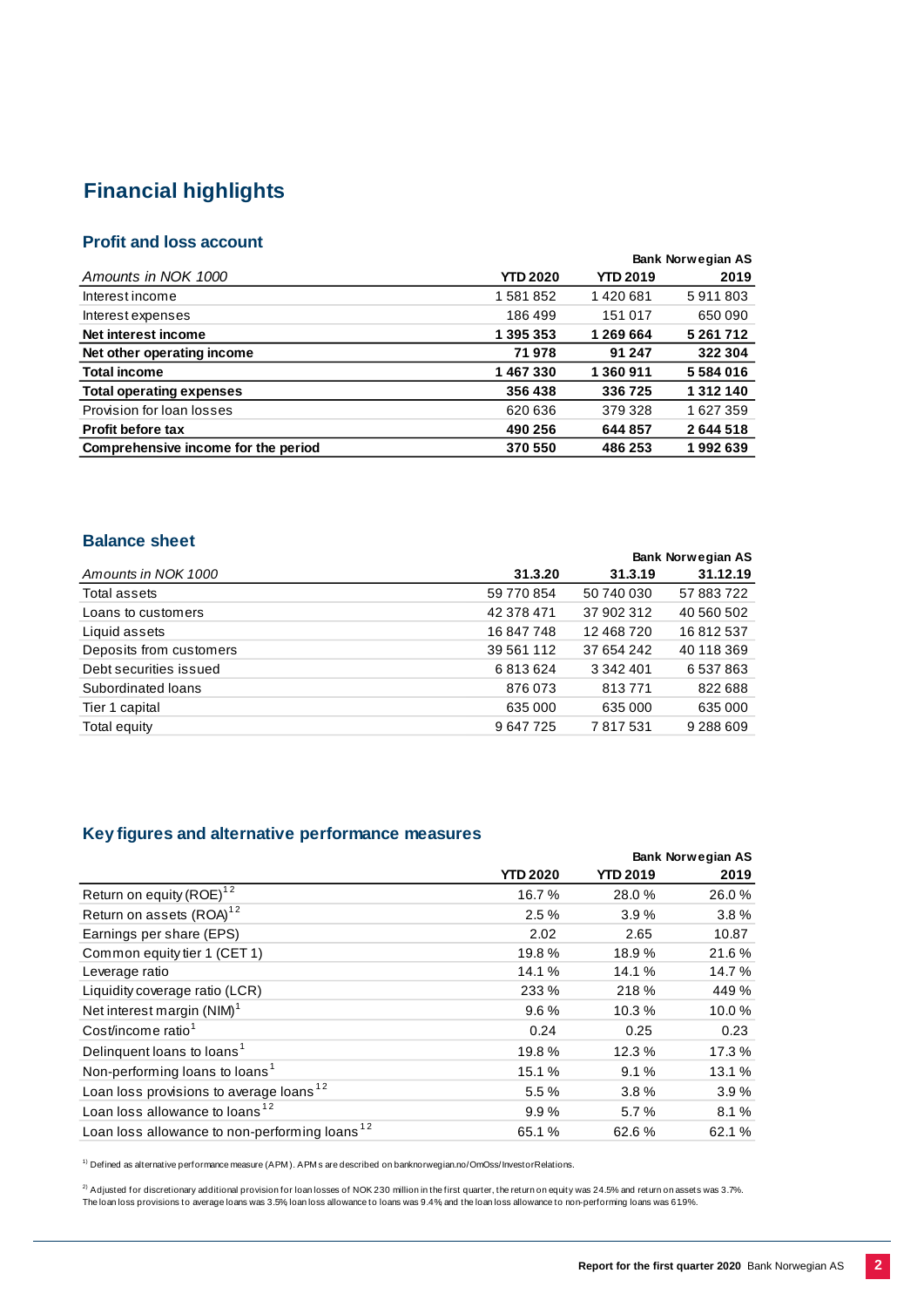# **Letter from the CEO**

The first quarter of 2020 has proved to be more turbulent than could have been predicted. The quarter started off as expected, our focus was further growth in the Nordic home markets, and preparation for European expansion.

By March everything changed, and our focus shifted as our main concern became to care for our customers and employees. Things have moved rapidly as COVID-19 has also spread across our Nordic markets. All countries have imposed guidelines for social distancing and practiced some form of lock-down. It is not possible to predict the outcome of this crisis or for how long we will have extraordinary measures. It is however clear that the effects in the short-term will be significant and it will take time to revert back to normal. This will have an impact on our customers, and we seek to provide assistance to affected individuals. The Nordic region has however a good starting position due to solid state finances with balanced budgets, low government debt levels and extensive unemployment benefits covering liquidity shortfalls.

As a consequence of the pandemic, the bank has introduced tools for remote working for its employees, with only a minimal staff in the office at any time. Thanks to significant effort from our employees, the bank has been fully operational during the entire pandemic, offering our products and servicing our customers at normal capacity. We have experienced increased customer requests and have put in place several measures to help our customers in a difficult situation.

While it is too early to conclude the consequences of the pandemic for Bank Norwegian, there are so far few effects on our customers' payment behavior. In line with our prudent approach to losses and the requirement to be forward looking according to IFRS 9, we have taken an additional provision of MNOK 230 in Q1 for COVID-19 related effects in 2020.

Bank Norwegian will be resilient in a downturn scenario due to our high and stable margins and lean cost structure, resulting in a significant ability to generate earnings. Our financial capacity will also allow us to actively participate in any eventual opportunities that may surface as a consequence of the crisis.

Our international expansion project into new markets has progressed. However, local activities have been put on hold due to the current situation. The work to obtain an EU banking license is ongoing where we currently are in the final stages of the exploratory phase with the Central Bank of Ireland.

Bærum, April 29, 2020

**Tine Wollebekk** CEO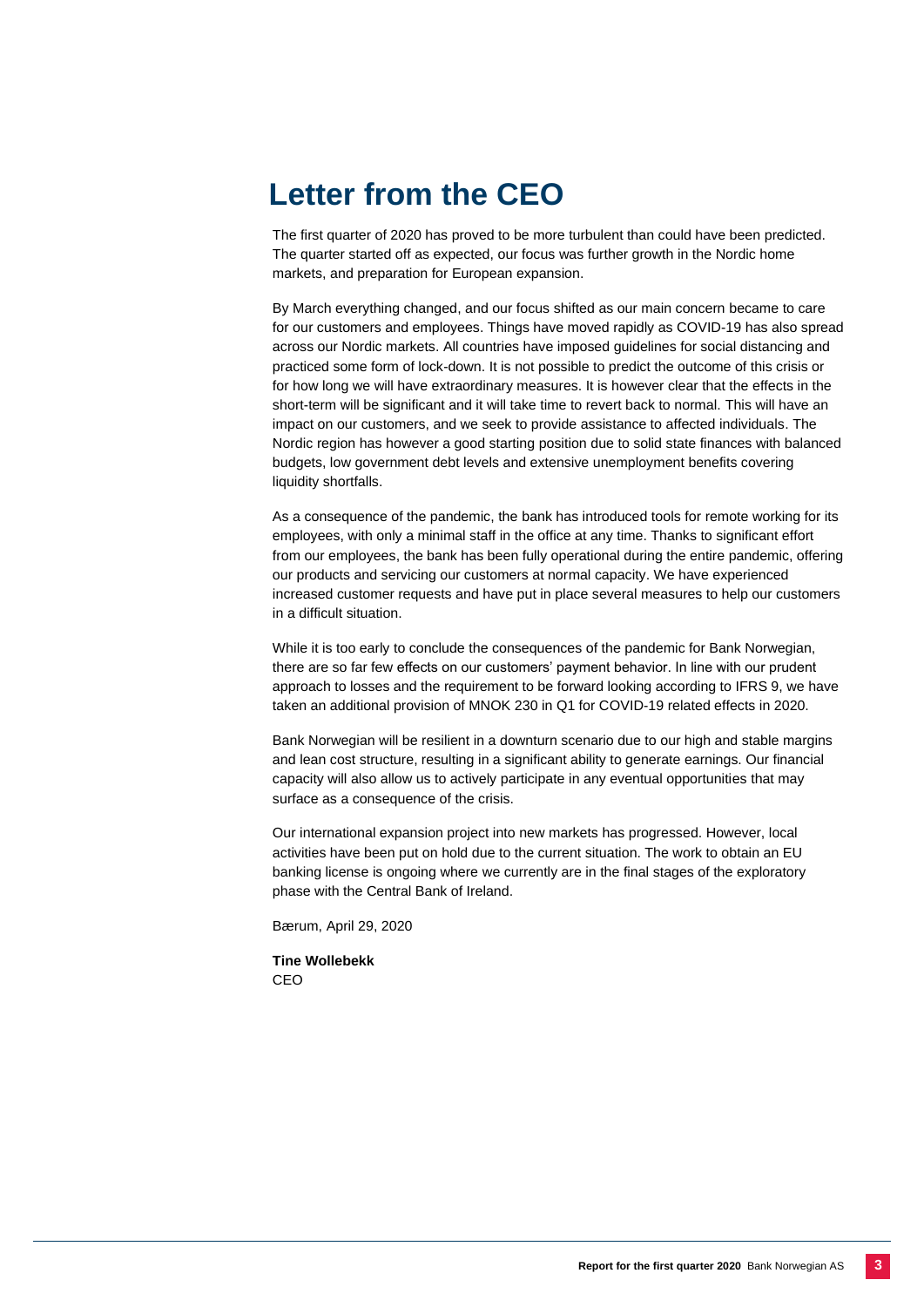# **Report for the first quarter 2020**

Bank Norwegian AS is a wholly owned subsidiary of Norwegian Finans Holding ASA. Norwegian Finans Holding ASA is listed on the Oslo Stock Exchange with the ticker code NOFI.

Bank Norwegian started its operations in November 2007 and offers instalment loans, credit cards and deposit accounts to retail customers distributed through the Internet in the Nordic market. Bank Norwegian offers, in cooperation with the airline Norwegian, a combined credit card and reward card. The bank started operations in Sweden in May 2013. In December 2015 the bank launched operations in Denmark and Finland.

Norwegian Finans Holding ASA holds the rights to the Norwegian brand for banking services and access to customers across Europe.

Bank Norwegian is a digital bank that offers simple and competitive products to the retail market. The strategy is based on leading digital solutions, synergies with the airline Norwegian, attractive terms for our customers, costeffective operations and effective risk selection.

At the end of the first quarter 2020 the bank had a customer base of 1 747 500 customers, which can be broken down into 1 276 300 credit card customers, 210 100 instalment loan customers and 261 100 deposit customers.

#### Profit and loss for the first quarter 2020

The bank's comprehensive income amounted to NOK 370.6 million compared with NOK 507.8 million in the fourth quarter. The decrease is mainly caused by a discretionary additional provision for loan losses of NOK 230.0 million related to COVID-19 in the first quarter. The additional provision is based on IFRS 9 forward looking requirements, as there is limited evidence in observed customer behavior that indicate a significant increase in credit risk (SICR).

Return on equity was 16.7%, compared with 24.2% in the fourth quarter and the return on assets was 2.5%, compared with 3.7% in the fourth quarter. Adjusting for the additional provision, the return on equity was 24.5% and the return on assets was 3.7%.

Net interest income amounted to NOK 1 395 million, an increase of NOK 32.8 million from the fourth quarter. The change is mainly explained by increased interest income through loan growth and currency appreciation, and increased interest expense due to full effect of issuances of senior debt in December partly offset by lower interest on customer deposits from reduced deposits and reduction in the deposit rate in Denmark. The net interest margin was 9.6%, compared with 9.7% in the fourth quarter.

Net other operating income amounted to NOK 72.0 million compared with NOK 87.1 million in the fourth quarter. Net commission income increased NOK 63.4 million to

NOK 141.1 million mainly due to credit card network and insurance incentives in the first quarter and lower payment services cost, partly offset by lower credit card activity in March. Net loss on securities and currency amounted to NOK 69.1 million, compared with a net gain of NOK 9.5 million in the fourth quarter. The decrease is mainly due to higher loss on securities of NOK 109.5 million, partly offset by higher currency gains in the first quarter of NOK 39.3 million.

Total operating expenses amounted to NOK 356.4 million, an increase of NOK 15.1 million in the first quarter.<br>Personnel expenses increased NOK 2.5 million. NOK 2.5 million. Administrative expenses increased NOK 13.6 million, mainly due to higher currency impacted marketing costs and costs related to offering of wearable credit cards. Depreciation decreased NOK 1.4 million. Other operating expenses increased NOK 0.4 million.

Provisions for loan losses were NOK 620.6 million, an increase of NOK 187.8 million from the fourth quarter. The increase is mainly due to a discretionary additional provision for loan losses of NOK 230.0 million related to COVID-19 in the first quarter. Provisions equalled 5.5% of average gross loans, compared with 3.9% in the fourth quarter, and equalled 3.5% adjusted for the additional provision.

Gross delinquent loans were NOK 9 312 million, compared with NOK 7 637 million at the end of the fourth quarter. Delinquent loans accounted for 19.8% of gross loans, compared with 17.3% as of December 2019. Gross nonperforming loans accounted for 15.1% of gross loans, compared with 13.1% as of December 31, 2019. Delinquent and non-performing loan migration is significantly impacted by currency appreciation as the underlying trends are developing as expected.

#### Balance sheet as of March 31, 2020

Total assets increased NOK 1 887 million in the quarter and amounted to NOK 59 771 million.

Gross loans to customers increased NOK 2 860 million compared with NOK 972.5 million in the previous quarter and totaled NOK 47 015 million. Currency adjusted gross loan growth was NOK -733.3 million compared with NOK 874.7 million in the previous quarter. Broken down by product the currency adjusted loan growth for instalment loans was NOK 375.4 million compared with NOK 400.9 million in the previous quarter, and for credit cards NOK -1 109 million compared with NOK 473.8 million in the previous quarter. The negative growth in credit cards is mainly due to lower spending related to COVID-19. Instalment loans amounted to NOK 33 371 million and credit card loans amounted to NOK 13 645 million.

Customer deposits decreased NOK 557.3 million compared with an increase of NOK 933.2 million in the fourth quarter and amounted to NOK 39 561 million at the end of the first quarter. Currency adjusted growth was NOK -3 301 million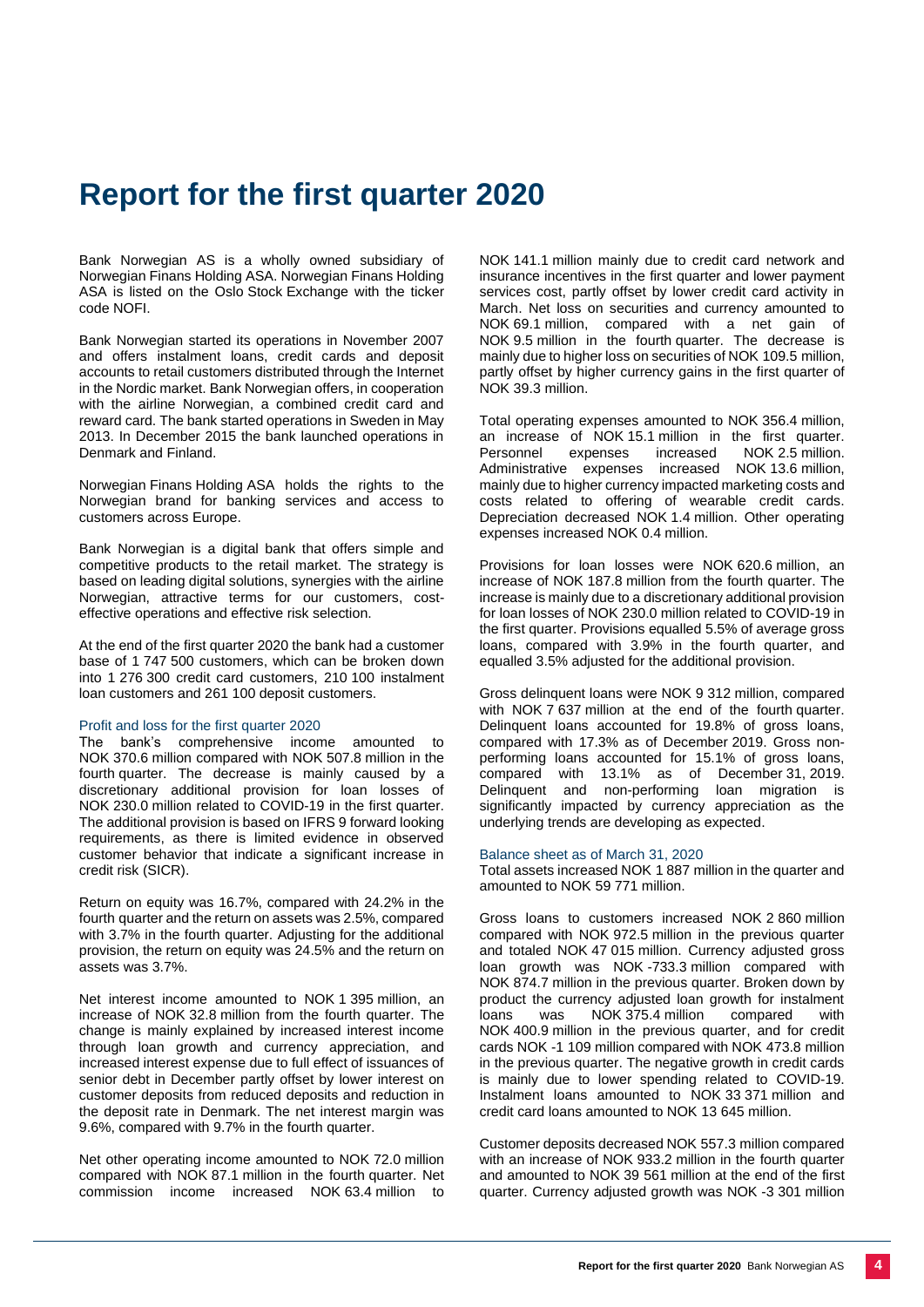compared with NOK 865.5 million in the previous quarter. The decrease is in line with the targeted development in deposit coverage.

Bank Norwegian has participated in F-loan auctions offered by Norges Bank. The bank was allotted F-loans of NOK 400 million of 3 months maturity at the prevailing rate in the auction of March 13, 2020 and NOK 1 000 million of 12 months maturity at the prevailing rate plus 30bp in the auction at March 19, 2020.

Liquid assets increased NOK 35.2 million and amounted to NOK 16 848 million, equivalent to 28.2% of total assets.

Financial derivatives debt increased NOK 628.0 in the quarter and amounted to NOK 657.6 million. Financial derivatives comprise of currency swaps and forwards and the increase relates mainly to currency appreciation in the second half of March.

Total equity amounted to NOK 9 648 million, compared with NOK 9 289 million as of December 31, 2019. The total capital ratio was 23.3%, the core capital ratio was 21.3% and the common equity tier 1 ratio was 19.8%.

The financial statements as of March 31, 2020 have been subject to an auditor review of interim financial statements.

#### **Outlook**

COVID-19 and the resulting partial shutdown of Nordic societies has led to a sharp drop in economic activity, which has been countered by decisive government measures to soften the impact on the economies. The reduction in mortgage interest rates and payment holidays have also provided debt service relief for families.

The Nordic economies are resilient and well prepared to endure the uncertain economic times ahead.

It is still too early to predict how the highly uncertain effects of COVID-19 will affect the bank. As of the reporting date, there is limited evidence in observed customer behavior that indicate a significant increase in credit risk (SICR). However, the drop-off in economic activity has led to a sharp

increase in unemployment, which is expected to culminate in higher credit losses.

Depending on the duration and severity of the economic downturn, the resulting fall in private consumption is expected to result in lower credit card purchase volumes and demand for instalment loans. Loan volumes may also fall as consumers prioritize to reduce indebtedness.

Although uncertain, the pending temporary interest rate cap legislation in Finland is also expected to reduce loan volumes.

The bank has maintained normal operations and underwriting of credit throughout the crisis and will continue to support its customers.

The volatile financial markets have resulted in increased unrealized losses in the liquidity portfolio. The widening credit spreads in the first quarter have recently come in, partially recovering the unrealized losses. It is anticipated that currency fluctuations will continue to affect financial results.

Deposit volumes are expected to be maintained due to attractive terms and a well diversified deposit base.

The bank's resilient financial position with high profitability, strong capitalization and high levels of liquid assets make the bank well equipped to withstand the anticipated adverse effects of COVID-19.

The NFH Group is in the finishing stage of the exploratory phase to apply for an EU banking license in Ireland in order to give the NFH Group a more efficient access to expand the business concept with a fully digitalized bank in European markets.

A decision whether to initiate a draft application process will be made as soon as the exploratory phase is concluded.

Due to COVID-19, the NFH Group has temporarily paused preparations for expansion into European markets. Commencement of activities will depend on the fallout of COVID-19.

Bærum, April 29, 2020 The Board of directors of Bank Norwegian AS

**\_\_\_\_\_\_\_\_\_\_\_\_\_\_\_\_\_\_\_\_\_\_** John Høsteland Chairman of the board

**\_\_\_\_\_\_\_\_\_\_\_\_\_\_\_\_\_\_\_\_\_\_** Bjørn Østbø Board member

**\_\_\_\_\_\_\_\_\_\_\_\_\_\_\_\_\_\_\_\_\_\_\_\_** Lars Ola Kjos Board member

**\_\_\_\_\_\_\_\_\_\_\_\_\_\_\_\_\_\_\_\_\_\_** Christine Rødsæther Board member

**\_\_\_\_\_\_\_\_\_\_\_\_\_\_\_\_\_\_\_\_\_\_\_\_** Gunn Ingemundsen Board member

**\_\_\_\_\_\_\_\_\_\_\_\_\_\_\_\_\_\_\_\_\_\_\_\_** Anders Gullestad Board member

**\_\_\_\_\_\_\_\_\_\_\_\_\_\_\_\_\_\_\_\_\_\_\_\_** Tine Wollebekk CEO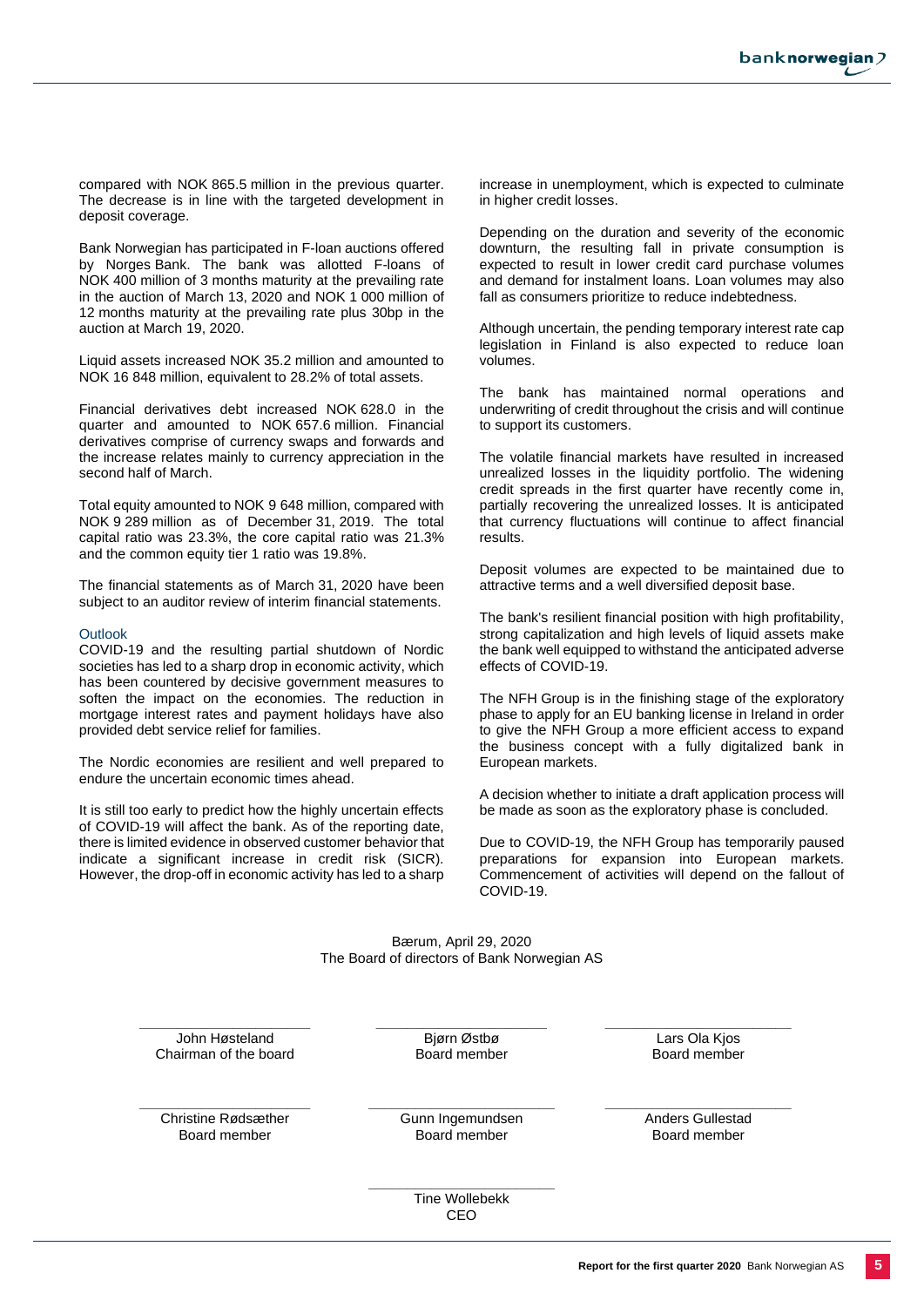# **Profit and loss account**

|                                                               |                |                 |                 | <b>Bank Norwegian AS</b> |
|---------------------------------------------------------------|----------------|-----------------|-----------------|--------------------------|
| Amounts in NOK 1000                                           | <b>Note</b>    | <b>YTD 2020</b> | <b>YTD 2019</b> | 2019                     |
| Interest income, effective interest method                    |                | 1514784         | 1380918         | 5749524                  |
| Other interest income                                         |                | 67068           | 39763           | 162 279                  |
| Interest expenses                                             |                | 186499          | 151 017         | 650 090                  |
| Net interest income                                           | 8              | 1 395 353       | 1 269 664       | 5 261 712                |
| Commission and bank services income                           | 9              | 192 558         | 150 940         | 540 443                  |
| Commission and bank services expenses                         | 9              | 51 466          | 58 909          | 250 192                  |
| Net change in value on securities and<br>currency             | 10             | $-69114$        | $-784$          | 32 053                   |
| Net other operating income                                    |                | 71978           | 91 247          | 322 304                  |
| <b>Total income</b>                                           | $\overline{2}$ | 1467330         | 1 360 911       | 5584016                  |
| Personnel expenses                                            |                | 30 612          | 25 4 20         | 100775                   |
| General administrative expenses                               | 11             | 294 106         | 282 845         | 1 088 530                |
| Depreciation and impairment of fixed and<br>intangible assets |                | 16700           | 16 079          | 67 693                   |
| Other operating expenses                                      |                | 15 0 20         | 12 3 8 1        | 55 141                   |
| <b>Total operating expenses</b>                               |                | 356 438         | 336725          | 1 312 140                |
| Provision for loan losses                                     | 6              | 620 636         | 379 328         | 1627359                  |
| <b>Profit before tax</b>                                      |                | 490 256         | 644 857         | 2644518                  |
| Tax charge                                                    |                | 119 705         | 158 604         | 651879                   |
| <b>Profit after tax</b>                                       | $\overline{2}$ | 370 550         | 486 253         | 1992639                  |
|                                                               |                |                 |                 |                          |
| Earnings per share                                            |                | 2.02            | 2.65            | 10.87                    |
| Diluted earning per share                                     |                | 2.02            | 2.65            | 10.87                    |

# **Comprehensive income**

|                                         |                 |                 | <b>Bank Norwegian AS</b> |
|-----------------------------------------|-----------------|-----------------|--------------------------|
| Amounts in NOK 1000                     | <b>YTD 2020</b> | <b>YTD 2019</b> | 2019                     |
| Profit on ordinary activities after tax | 370 550         | 486 253         | 1992639                  |
| Comprehensive income for the period     | 370 550         | 486 253         | 1992639                  |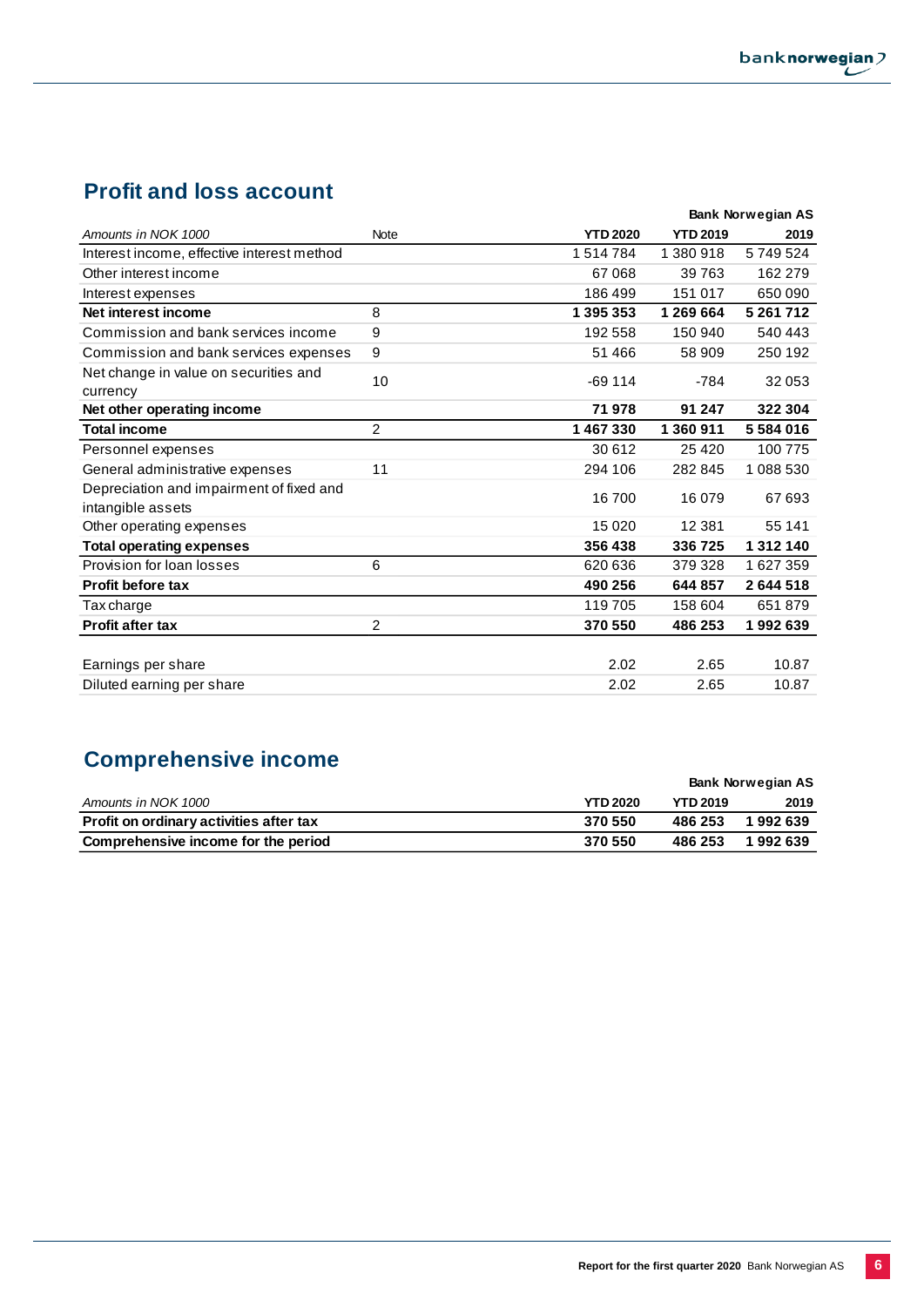## **Balance sheet**

|                                             |                |            |            | <b>Bank Norwegian AS</b> |
|---------------------------------------------|----------------|------------|------------|--------------------------|
| Amounts in NOK 1000                         | <b>Note</b>    | 31.3.20    | 31.3.19    | 31.12.19                 |
| <b>Assets</b>                               |                |            |            |                          |
| Cash and deposits with the central bank     |                | 69 905     | 67953      | 68 500                   |
| Loans and deposits with credit institutions |                | 3 013 538  | 2 132 508  | 2 093 048                |
| Loans to customers                          | 2, 5, 7        | 42 378 471 | 37 902 312 | 40 560 502               |
| Certificates and bonds                      | 13             | 13 764 305 | 10 268 259 | 14 650 988               |
| <b>Financial derivatives</b>                | 13             | 59 0 20    | 85 161     | 76 371                   |
| Shares and other securities                 | 13             | 46 017     | 41806      | 44 863                   |
| Intangible assets                           |                | 131 686    | 139 227    | 136 100                  |
| Deferred tax asset                          |                |            | 16 990     |                          |
| <b>Fixed assets</b>                         |                | 1 1 5 3    | 795        | 819                      |
| Receivables                                 |                | 306 760    | 85 0 20    | 252 531                  |
| <b>Total assets</b>                         | $\overline{2}$ | 59 770 854 | 50 740 030 | 57 883 722               |
| <b>Liabilities and equity</b>               |                |            |            |                          |
| Loans from credit institutions              | 13             | 1 400 000  | 56 000     | 52750                    |
| Deposits from customers                     |                | 39 561 112 | 37 654 242 | 40 118 369               |
| Debt securities issued                      | 12, 13         | 6813624    | 3 342 401  | 6 537 863                |
| <b>Financial derivatives</b>                | 13             | 657 621    | 9569       | 29621                    |
| Tax payable                                 |                | 441 519    | 527 062    | 625 745                  |
| Deferred tax                                |                | 3821       |            | 3821                     |
| Other liabilities                           |                | 195410     | 314 239    | 225 239                  |
| Accrued expenses                            |                | 173 950    | 205 216    | 179 017                  |
| Subordinated loans                          | 12, 13         | 876073     | 813771     | 822 688                  |
| <b>Total liabilities</b>                    |                | 50 123 129 | 42 922 499 | 48 595 113               |
| Share capital                               |                | 183 315    | 183315     | 183315                   |
| Share premium                               |                | 966 646    | 966 646    | 966 646                  |
| Tier 1 capital                              |                | 635 000    | 635 000    | 635 000                  |
| Retained earnings and other reserves        |                | 7862764    | 6 032 570  | 7 503 649                |
| <b>Total equity</b>                         | 2, 3           | 9647725    | 7817531    | 9 288 609                |
| <b>Total liabilities and equity</b>         | $\overline{2}$ | 59 770 854 | 50 740 030 | 57 883 722               |

Bærum, April 29, 2020 The Board of directors of Bank Norwegian AS

\_\_\_\_\_\_\_\_\_\_\_\_\_\_\_\_\_ John Høsteland Chairman of the board \_\_\_\_\_\_\_\_\_\_\_\_\_\_\_\_\_ Bjørn Østbø Board member

\_\_\_\_\_\_\_\_\_\_\_\_\_\_\_\_\_ Christine Rødsæther Board member

\_\_\_\_\_\_\_\_\_\_\_\_\_\_\_\_\_\_\_\_ Gunn Ingemundsen Board member

\_\_\_\_\_\_\_\_\_\_\_\_\_\_\_\_\_\_\_\_ Anders Gullestad Board member

\_\_\_\_\_\_\_\_\_\_\_\_\_\_\_\_\_\_\_\_ Lars Ola Kjos Board member

\_\_\_\_\_\_\_\_\_\_\_\_\_\_\_\_\_\_\_\_ Tine Wollebekk CEO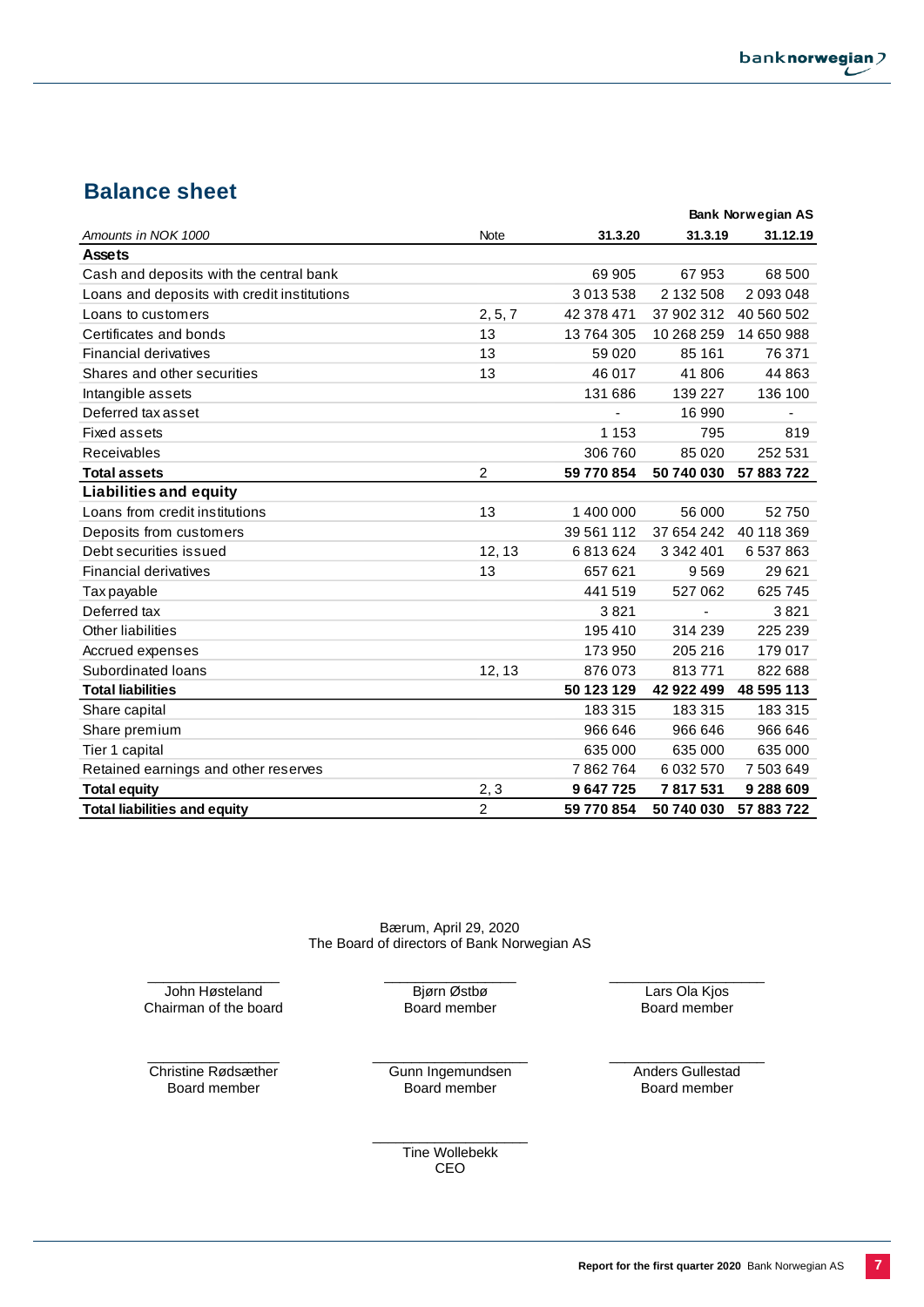# **Cash flow statement**

|                                                               |                          |                 | <b>Bank Norwegian AS</b> |
|---------------------------------------------------------------|--------------------------|-----------------|--------------------------|
| Amounts in NOK 1000                                           | <b>YTD 2020</b>          | <b>YTD 2019</b> | 2019                     |
| Profit / loss before tax                                      | 490 256                  | 644 857         | 2644518                  |
| Unrealized gain or losses on currency                         | 75 489                   | 4816            | $-105965$                |
| Depreciation and impairment of fixed and intangible assets    | 16700                    | 16 079          | 67 693                   |
| Provision for loan losses                                     | 620 636                  | 269 101         | 1627359                  |
| Change in loans to customers                                  | $-2431571$               | -342 717        | -4 390 047               |
| Change in deposits from customers                             | -557 257                 | -1 437 550      | 1026578                  |
| Change in certificates and bonds                              | 886 684                  | 334 339         | -4 048 391               |
| Change in shares and other securities                         | $-1154$                  | $-5115$         | $-8172$                  |
| Change in receivables and financial derivatives               | $-36877$                 | $-94023$        | 93748                    |
| Change in loans from credit institutions                      | $-52750$                 | 56 000          | 52750                    |
| Change in debt securities issued and subordinated loans       | 329 145                  | 41751           |                          |
| Change in tax payable derivatives, accrued expenses and other |                          |                 |                          |
| liabilities                                                   | 593 104                  | 112872          |                          |
| Income taxes paid                                             | -303 932                 | -234 626        | $-608408$                |
| Net cash flow from operating activities                       | -371 525                 | -634 215        | -3 901 081               |
|                                                               |                          |                 |                          |
| Payment for acquisition of intangible assets                  | $-12121$                 | $-14209$        | -59 092                  |
| Payment for acquisition of tangible assets                    | $-500$                   | $-178$          | $-643$                   |
| Net cash flow from investment activities                      | $-12621$                 | $-14387$        | -59 735                  |
|                                                               |                          |                 |                          |
| <b>Issued debt securities</b>                                 | $\overline{\phantom{a}}$ | 1510048         | 5834015                  |
| Repayment of debt securities                                  |                          | -167 055        | -1 281 602               |
| Paid interest tier 1 capital                                  | $-11435$                 | $-10.384$       | -45 697                  |
| Change in loans from central banks                            | 1 400 000                |                 |                          |
| Net cash flow from financing activities                       | 1 388 565                | 1 332 609       | 4506716                  |
|                                                               |                          |                 |                          |
| Net cash flow for the period                                  | 1 004 419                | 684 007         | 545 900                  |
| Cash and cash equivalents at the start of the period          | 2 161 549                | 1 567 158       | 1 567 158                |
| Currency effect on cash and cash equivalents                  | $-82524$                 | -50 705         | 48 490                   |
| Cash and cash equivalents at the end of the period            | 3 083 443                | 2 200 461       | 2 161 549                |
| Off which:                                                    |                          |                 |                          |
|                                                               |                          |                 |                          |
| Cash and deposits with the central bank                       | 69 905                   | 67953           | 68 500                   |
| Loans and deposits with credit institutions                   | 3013538                  | 2 132 508       | 2093048                  |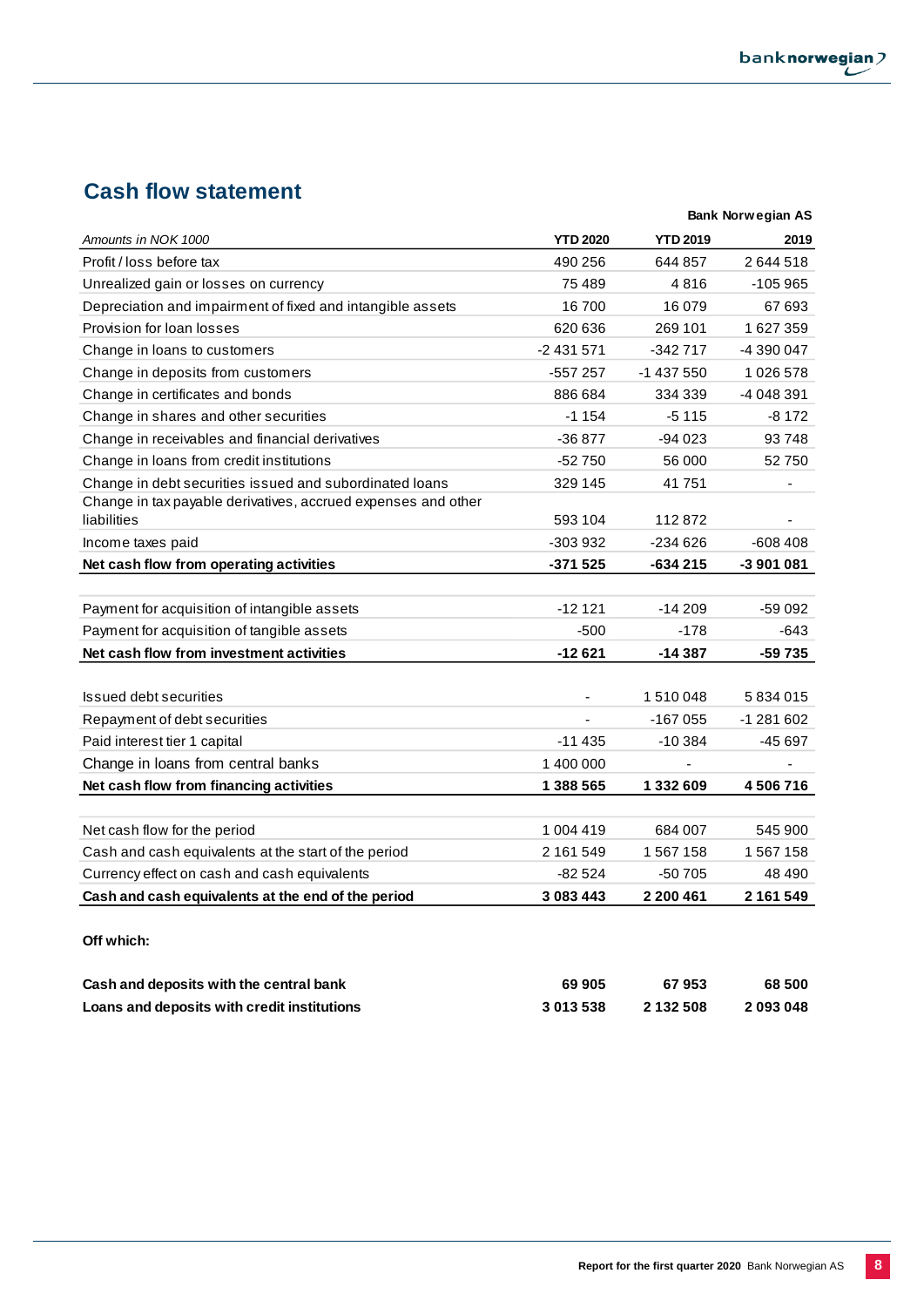

# **Changes in equity**

|                                     |                          |              |                          | Retained  |           |
|-------------------------------------|--------------------------|--------------|--------------------------|-----------|-----------|
|                                     |                          |              |                          | earnings  |           |
|                                     | <b>Share</b>             | <b>Share</b> | Tier 1                   | and other | Total     |
| Amounts in NOK 1000                 | capital                  | premium      | capital                  | reserves  | equity    |
| <b>Balance 31.12.19</b>             | 183 315                  | 966 646      | 635 000                  | 7503649   | 9 288 610 |
| This period's profit                | $\blacksquare$           |              | $\overline{\phantom{a}}$ | 370 550   | 370 550   |
| Comprehensive income for the period | $\blacksquare$           | ۰            | $\blacksquare$           | 370 550   | 370 550   |
| Paid interest tier 1 capital        | $\overline{\phantom{0}}$ |              | ٠                        | $-11435$  | $-11435$  |
| <b>Balance 31.3.20</b>              | 183 315                  | 966 646      | 635 000                  | 7862765   | 9647725   |

| Amounts in NOK 1000                 |         |         |                |           |           |
|-------------------------------------|---------|---------|----------------|-----------|-----------|
| <b>Balance 31.12.18</b>             | 183 315 | 966 646 | 635 000        | 5 556 708 | 7341668   |
| This period's profit                | -       | -       | $\blacksquare$ | 486 253   | 486 253   |
| Comprehensive income for the period |         | ٠       | $\blacksquare$ | 486 253   | 486 253   |
| Paid interest tier 1 capital        | -       | ۰       | ۰              | $-10.391$ | $-10.391$ |
| <b>Balance 31,3,19</b>              | 183 314 | 966 646 | 635 001        | 6 032 570 | 7817531   |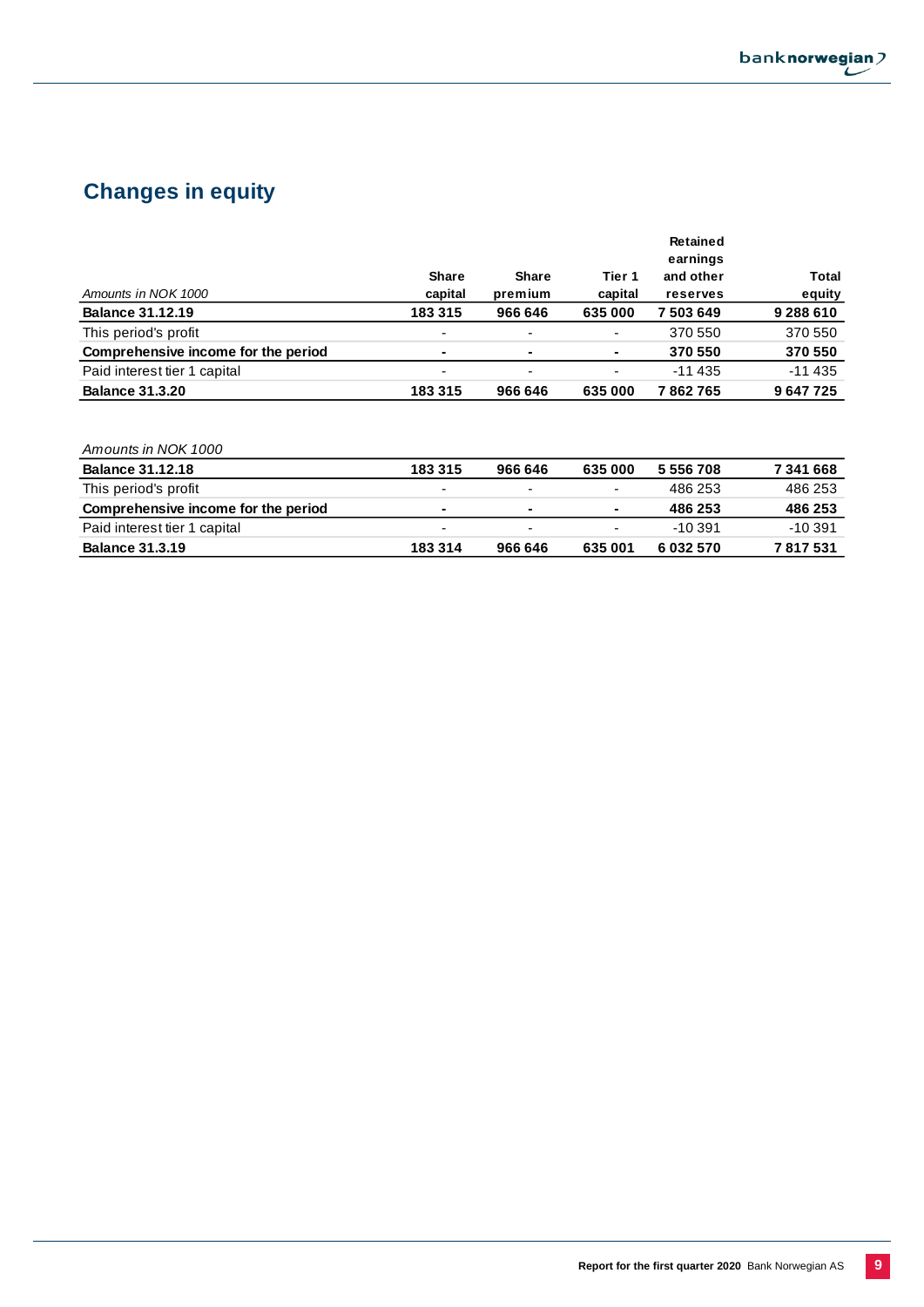## **Notes**

### **Note 1. General accounting principles**

Accounting Standards Board and as adopted by the European Union. When preparing the consolidated financial statements, management makes estimates, judgments and assumptions that affect the application of the accounting principles and the carrying amount of assets, liabilities, income and expenses. Estimates and assumptions are subject to continual evaluation and are based on historical experience and other factors, including expectations of future events that are believed to be probable on the balance sheet date. A description of the accounting policies, significant estimates and areas where judgment is applied by the bank, can be found in Note 1 Accounting principles in the annual report for 2019. Figures for 2019 has been revised due to changes in accounting principles, for further information see note 1 and 36 in the annual report of 2019.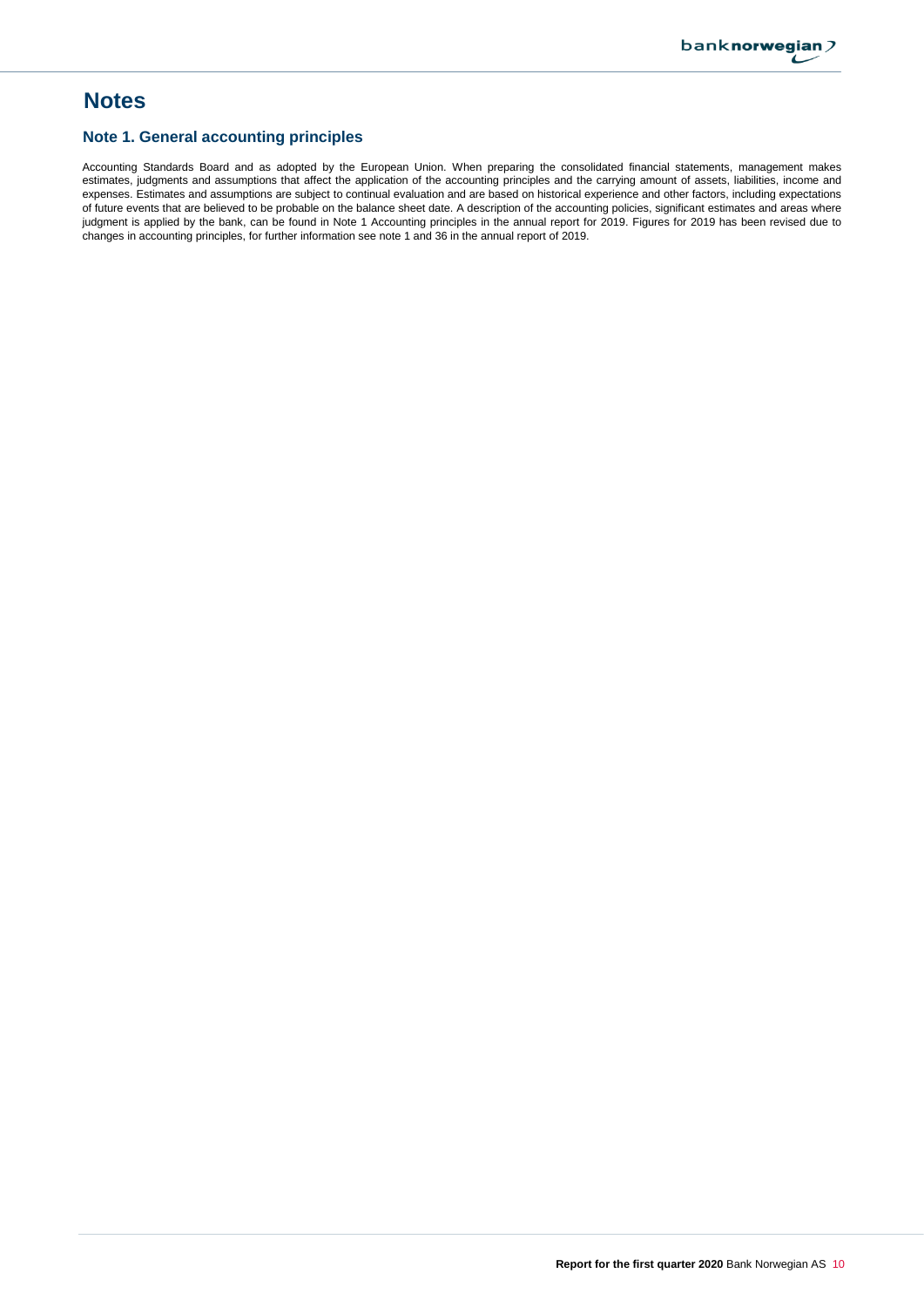## **Note 2. Segments**

The profit and loss and balance sheet presentation for segments are based on internal financial reporting as it is reported to management. The figures are based on Bank Norwegian's governance model.

| <b>Profit and loss account YTD 2020</b>           |                   |                   |                           |                           | COVID-19                 |                           |
|---------------------------------------------------|-------------------|-------------------|---------------------------|---------------------------|--------------------------|---------------------------|
| Amounts in NOK 1000                               | Norway            | Sweden            | <b>Denmark</b>            | <b>Finland</b>            | provision                | Total                     |
| Net interest income                               | 591 815           | 222 825           | 185 077                   | 395 636                   | $\overline{a}$           | 1 395 353                 |
| Net other operating income                        | $-21272$          | 42 360            | 27 632                    | 23 257                    | $\overline{\phantom{a}}$ | 71 978                    |
| <b>Total income</b>                               | 570 543           | 265 185           | 212709                    | 418 893                   | $\blacksquare$           | 1467330                   |
| Total operating expenses                          | 154 256           | 73 524            | 50 359                    | 78 300                    |                          | 356 438                   |
| Provision for loan losses                         | 137 413           | 76 767            | 83 2 29                   | 93 227                    | 230 000                  | 620 636                   |
| <b>Profit before tax</b>                          | 278 875           | 114 894           | 79 121                    | 247 367                   | -230 000                 | 490 256                   |
| Tax charge                                        | 66 860            | 28723             | 19780                     | 61 842                    | $-57500$                 | 119 705                   |
| Profit after tax                                  | 212 015           | 86 170            | 59 341                    | 185 525                   | -172 500                 | 370 550                   |
| Other comprehensive income                        |                   |                   |                           |                           |                          |                           |
| Comprehensive income for the period               | 212 015           | 86 170            | 59 341                    | 185 525                   | $-172500$                | 370 550                   |
| Balance sheet 31.3.20                             |                   |                   |                           |                           | COVID-19                 |                           |
| Amounts in NOK 1000                               | Norway            | Sweden            | <b>Denmark</b>            | Finland                   | provision                | Total                     |
| Loans to customers                                | 17 589 871        | 7 144 101         | 5 670 192                 | 12 204 306                | $-230000$                | 42 378 471                |
| Other assets                                      | 8 145 090         | 3736220           | 3 135 159                 | 2 375 914                 | ÷.                       | 17 392 383                |
| <b>Total assets</b>                               | 25 734 961        | 10 880 321        | 8 805 351                 | 14 580 221                | $-23000$                 | 59 770 854                |
|                                                   |                   |                   |                           |                           |                          |                           |
| Deposits from customers                           | 18 230 142        | 6 167 576         | 8 249 326                 | 6914068                   |                          | 39 561 112                |
| Other liabilities and equity                      | 7 504 819         | 4712745           | 556 025                   | 7 666 153                 | $-230000$                | 20 209 742                |
| <b>Total liabilities and equity</b>               | 25 734 961        | 10 880 321        | 8 805 351                 | 14 580 221                | $-230000$                | 59 770 854                |
| <b>Profit and loss account YTD 2019</b>           |                   |                   |                           |                           |                          |                           |
| Amounts in NOK 1000                               | Norway<br>588 847 | Sweden<br>213 395 | <b>Denmark</b><br>155 572 | <b>Finland</b><br>311 850 |                          | <b>Total</b><br>1 269 664 |
| Net interest income                               | 52 648            | 21 499            | 7601                      | 9499                      |                          | 91 247                    |
| Net other operating income<br><b>Total income</b> | 641 495           | 234 894           | 163 173                   | 321 349                   |                          | 1 360 911                 |
| Total operating expenses                          | 146 802           | 76 125            | 43 621                    | 70 177                    |                          | 336 725                   |
| Provision for loan losses                         | 207 575           | 40 411            | 58 613                    | 72729                     |                          | 379 328                   |
| Profit before tax                                 | 287 117           | 118 358           | 60 938                    | 178 443                   |                          | 644 857                   |
| Tax charge                                        | 69 176            | 29 5 82           | 15 2 35                   | 44 611                    |                          | 158 604                   |
| Profit after tax                                  | 217941            | 88776             | 45 704                    | 133833                    |                          | 486 253                   |
|                                                   |                   |                   |                           |                           |                          |                           |
| Other comprehensive income                        | 217941            | 88776             | 45 704                    | 133 833                   |                          | 486 253                   |
| Comprehensive income for the period               |                   |                   |                           |                           |                          |                           |
| Balance sheet 31.3.19                             |                   |                   |                           |                           |                          |                           |
| Amounts in NOK 1000                               | Norway            | Sweden            | <b>Denmark</b>            | <b>Finland</b>            |                          | Total                     |
| Loans to customers                                | 18 697 428        | 6 320 637         | 4 107 593                 | 8776653                   |                          | 37 902 312                |
| Other assets                                      | 6 0 64 144        | 2 858 357         | 1 668 435                 | 2 246 782                 |                          | 12 837 718                |
| <b>Total assets</b>                               | 24 761 572        | 9 178 994         | 5776028                   | 11 023 435                |                          | 50 740 030                |
| Deposits from customers                           | 20 061 523        | 5712333           | 4 233 720                 | 7 646 666                 |                          | 37 654 242                |
| Other liabilities and equity                      |                   |                   |                           |                           |                          |                           |
|                                                   | 4700049           | 3 466 662         | 1 542 308                 | 3 376 769                 |                          | 13 085 788                |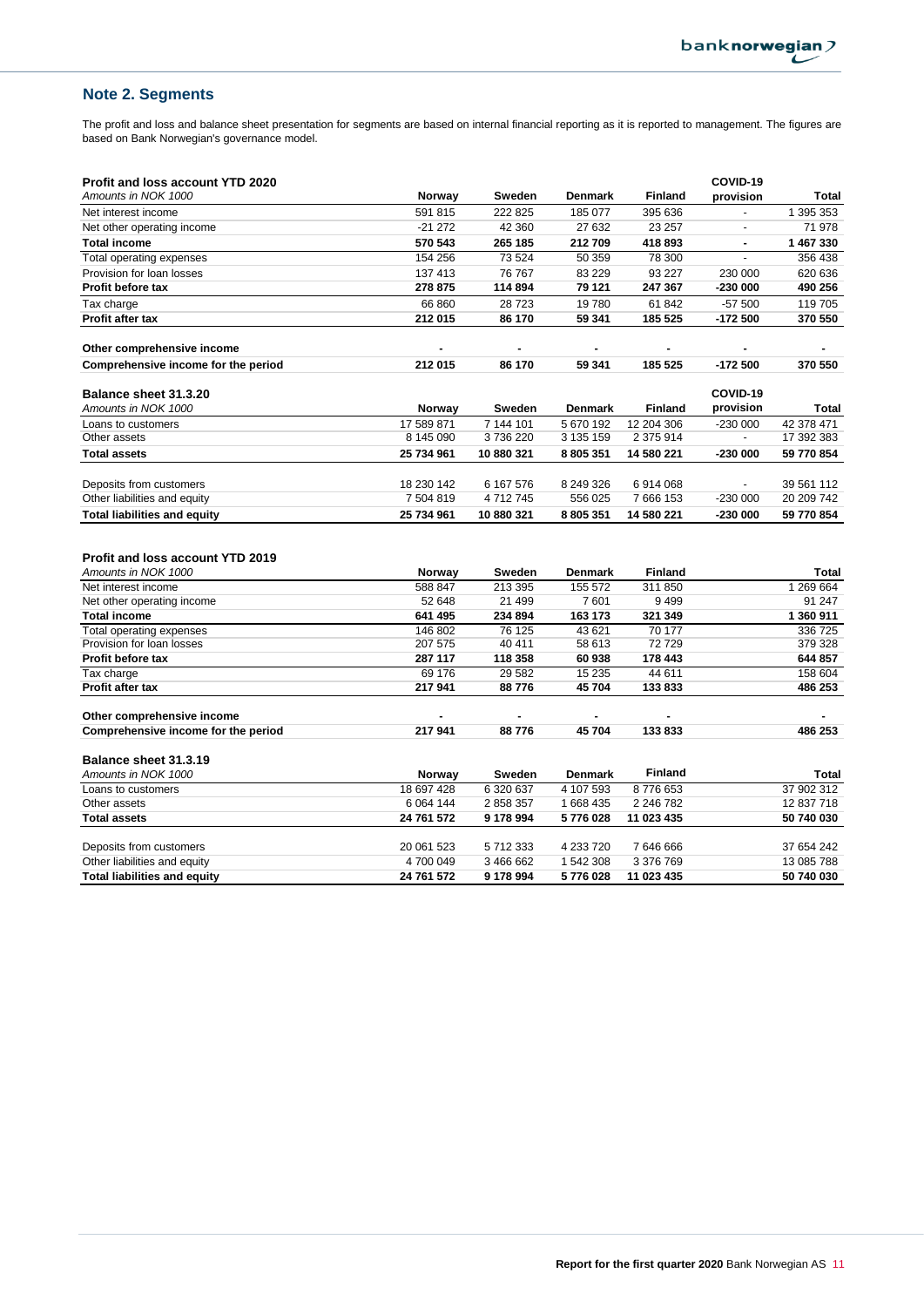## **Note 3. Capital adequacy and Liquidity Coverage Ratio**

Bank Norwegian uses the standardized approach for credit risk and the standardized approach for operational risk to calculate capital adequacy in accordance with current capital adequacy regulations - Basel II.

| Total capital                                                                      |                 |                 |            |
|------------------------------------------------------------------------------------|-----------------|-----------------|------------|
| Amounts in NOK 1000                                                                | <b>YTD 2020</b> | <b>YTD 2019</b> | 2019       |
| Share capital                                                                      | 183 315         | 183 315         | 183 315    |
| Share premium                                                                      | 966 646         | 966 646         | 966 646    |
| Other reserves                                                                     | 7862764         | 6 032 570       | 7 503 649  |
| Retained earnings not included in common equity tier 1, accrued group contribution | $-350500$       |                 |            |
| Deferred tax assets, intangible assets and additional valuation adjustment         | $-146213$       | $-166621$       | $-150902$  |
| Common equity tier 1                                                               | 8516011         | 7 015 909       | 8 502 708  |
| Additional tier 1 capital                                                          | 635 000         | 635 000         | 635 000    |
| Tier 1 capital                                                                     | 9 151 011       | 7 650 909       | 9 137 708  |
| Tier 2 capital                                                                     | 876 073         | 813771          | 822 688    |
| Total capital                                                                      | 10 027 084      | 8 4 6 4 6 8 0   | 9960395    |
| <b>Calculation basis</b>                                                           |                 |                 |            |
| Covered bonds                                                                      | 544 448         | 420 951         | 336 787    |
| Regional governments or local authorities                                          | 157 609         | 17667           | 87 123     |
| Institutions                                                                       | 1621883         | 958 008         | 1 350 762  |
| Loans to customers                                                                 | 27 429 773      | 24 972 125      | 26 750 970 |
| Defaulted loans                                                                    | 5 805 440       | 4 606 145       | 4 892 542  |
| Equity positions                                                                   | 45 971          | 41 764          | 44 818     |
| Other assets                                                                       | 170 573         | 170891          | 139 901    |
| <b>Total credit risk</b>                                                           | 35 775 697      | 31 187 551      | 33 602 903 |
| <b>Operational risk</b>                                                            | 7 193 145       | 5 580 459       | 5728738    |
| <b>Market risk</b>                                                                 | 21 962          | 295 206         | 1575       |
| <b>Total calculation basis</b>                                                     | 42 990 804      | 37 063 215      | 39 333 216 |
| Common equity tier 1 %                                                             | 19.8%           | 18.9%           | 21.6%      |
| Tier 1 capital %                                                                   | 21.3%           | 20.6%           | 23.2%      |
| Total capital %                                                                    | 23.3%           | 22.8%           | 25.3%      |

#### **Liquidity Coverage Ratio**

The Liquidity Coverage Ratio (LCR) is defined as the bank's liquid assets relative to net liquidity output 30 days forward in time in any given stress situation. The bank has significant positions in Norwegian, Swedish and Danish kroner in addition to Euro. The legal requirement for liquidity reserve at total level and for significant currencies is 100% at 31.3.20, except for Norwegian kroner where the legal requirement is 50%.

|                   | <b>YTD 2020</b> | <b>YTD 2019</b> | 2019  |
|-------------------|-----------------|-----------------|-------|
| Bank Norwegian AS | 233 %           | 218 %           | 449 % |
| <b>NOK</b>        | 131 %           | 226 %           | 321 % |
| <b>SEK</b>        | 436 %           | 208 %           | 396 % |
| <b>DKK</b>        | 635 %           | 203 %           | 649 % |
| <b>EUR</b>        | 172 %           | 200 %           | 167 % |
|                   |                 |                 |       |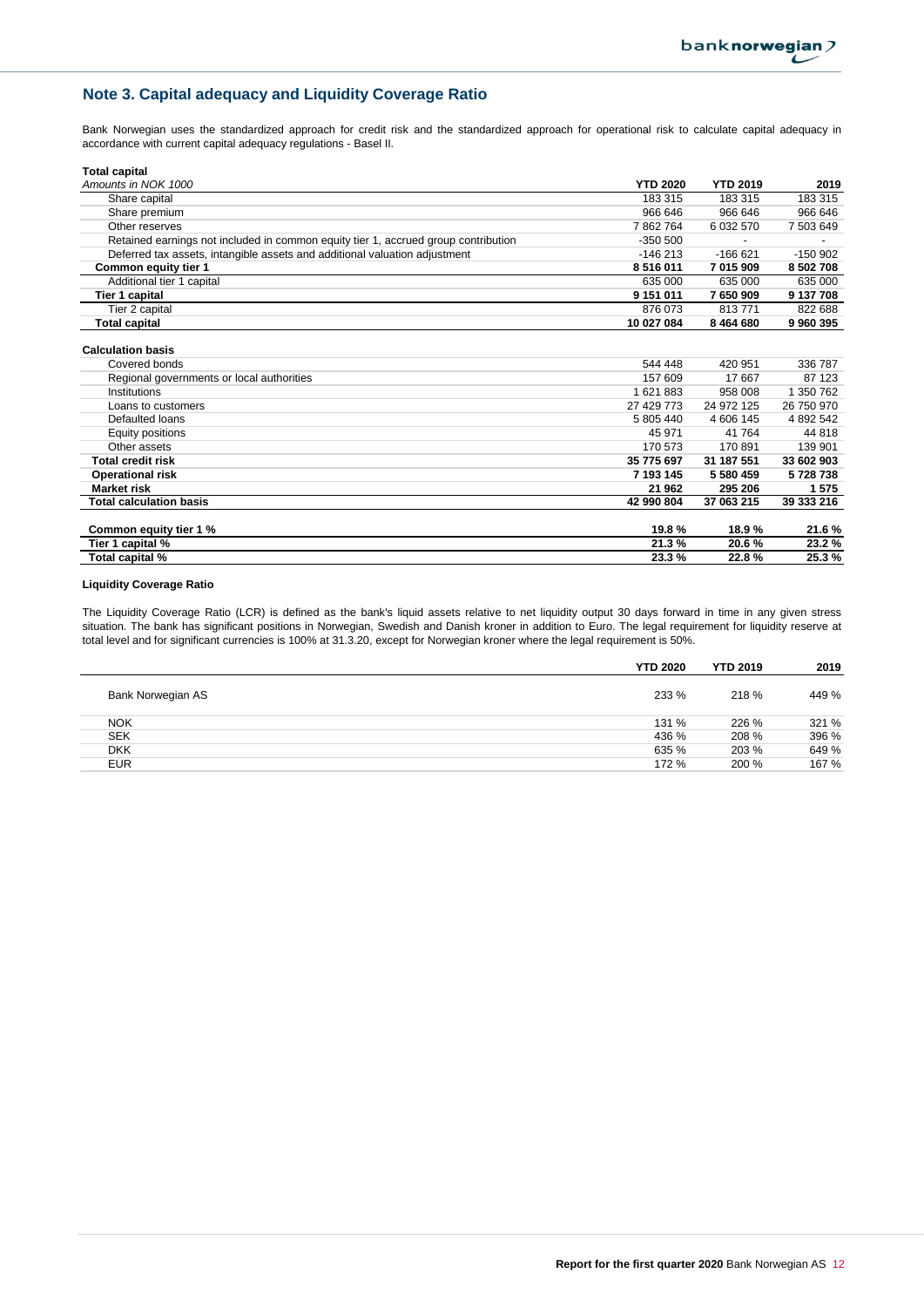### **Note 4. Expected credit loss**

The bank applies the expected credit loss (ECL) methodology subject to the IFRS 9 rules with three stages of impairment calculation. Stage 1 is not impaired and uses a 12-month ECL calculation. Stage 2 has a significant increase in credit risk since its origination, according to the triggers disclosed below, and uses the lifetime approach to ECL calculation. Stage 3 is impaired with the 90 days past due definition and calculates the ECL based on the lifetime approach. In the first quarter the bank has increased the allowance with a COVID-19 management override of NOK 230 million, for further details see note 5.

#### **Significant increase in credit risk**

Probability of default (PD) is an experience-based probability that a commitment is in breach for more than 90 days in the next 12 months. A significant increase in credit risk is assessed on the basis of several criteria, including late payment beyond 30 days after invoice due date. The most important factor for the assessment is a comparison between the lifetime original probability of default and the lifetime probability of default at the reporting date. The trigger-model below utilizes an assessment of the forward looking lifetime of the exposure, taking into account the probability of early repayment and the lifetime probability of defaulting on the loan. Hence it is neither the contractual length of the loan, nor the normal 12-month PD that is reflected in the figures. It is an accumulation of monthly behavior default probabilities that for example for credit cards will be very low for high quality customers until it is activated. As such, a high trigger level is needed for an indication of a significant increase in credit risk when the lifetime PD is very low. Each product has its own threshold values when one considers an increase to be significant. An increase of more than 0% indicates that any increase above the lifetime PD at origination is a significant increase in credit risk.

| loans                                                                                                                                     |
|-------------------------------------------------------------------------------------------------------------------------------------------|
|                                                                                                                                           |
| 900 %                                                                                                                                     |
| 40 %                                                                                                                                      |
|                                                                                                                                           |
|                                                                                                                                           |
| 900 %                                                                                                                                     |
| 40 %                                                                                                                                      |
| $0\%$                                                                                                                                     |
|                                                                                                                                           |
| 80 %                                                                                                                                      |
| $0\%$                                                                                                                                     |
|                                                                                                                                           |
|                                                                                                                                           |
| 200 %                                                                                                                                     |
| 30 %                                                                                                                                      |
|                                                                                                                                           |
| origination<br>$\epsilon = 2\%$<br>$>2\%$<br>$\leq$ 2%<br>$>2\%$ , 5%<br>$>5\%$<br>$\epsilon = 50\%$<br>$>50\%$<br>$\leq 30\%$<br>$>30\%$ |

#### **Economic variables used to measure ECL**

The bank has chosen to disclose the three most important modelling variables in each individual country. The data is modelled across three scenarios: a base, an optimistic and a pessimistic case for expected credit loss. The model is based on the NiGEM-model developed by UK's Institute of Economic and Social Research. The following weights have been used across all portfolios per 31.3.2020: 30% - 40% - 30% for optimistic, base and pessimistic scenario for expected credit loss.

|                |                                          | <b>Base scenario</b> |          | Optimistic scenario |             | Pessimistic scenario |                    |
|----------------|------------------------------------------|----------------------|----------|---------------------|-------------|----------------------|--------------------|
| Norway         |                                          | 12 months            | 5 years  | 12 months           | 5 years     | 12 months            | 5 years            |
|                | 3-month interbank rate                   | 1.96%                | 2.65 %   | 1.71 %              | 2.40 %      | 2.66%                | 3.30 %             |
|                | Hourly pay in NOK                        | 452                  | 516      | 458                 | 538         | 450                  | 503                |
|                | Real interest rate                       | $-0.60%$             | $-0.49%$ | $-1.00%$            | $-0.89%$    | 0.16%                | 0.36%              |
| Sweden         |                                          |                      |          |                     |             |                      |                    |
|                | 3-month interbank rate                   | 0.33%                | 2.50 %   | $-0.22%$            | 1.15 %      | 1.08%                | 4.37 %             |
|                | Consumption in millions                  | 187 514              | 203 396  | 188 677             | 206 164     | 185 009              | 197 621            |
|                | Unemployment level in thousands          | 390                  | 375      | 345                 | 335         | 428                  | 412                |
| Denmark        |                                          |                      |          |                     |             |                      |                    |
|                | 3-month interbank rate                   | 0.80%                | 3.01%    | 1.32 %              | 3.35%       | 0.24%                | 2.69%              |
|                | Consumption in millions                  | 82 161               | 88707    | 84 402              | 94 810      | 79 990               | 83 571             |
|                | Unemployment percentage                  | 5.21 %               | 5.20 %   | 4.22 %              | 4.97 %      | 6.25%                | 5.44 %             |
| <b>Finland</b> |                                          |                      |          |                     |             |                      |                    |
|                | 3-month interbank rate                   | $-0.36%$             | 0.44%    | 0.20%               | 0.61%       | $-0.55%$             | 0.01%              |
|                | Consumption in millions                  | 9465                 | 9970     | 9613                | 10 377      | 9 3 2 2              | 9588               |
|                | Unemployment percentage                  | 6.56 %               | 6.09%    | 5.11 %              | 5.52 %      | 8.21 %               | 6.65%              |
|                | <b>Macro scenario sensitivity on ECL</b> |                      |          | Einel               | <b>Doon</b> | O <sub>min</sub>     | <b>Doccimictio</b> |

|                  | <b>Final</b> | <b>Base</b> | Optimistic | Pessimistic |
|------------------|--------------|-------------|------------|-------------|
| Norway           | <b>ECL</b>   | scenario    | scenario   | scenario    |
| Credit card      | 390 604      | 390 608     | 390 485    | 390 716     |
| Instalment loans | 1 050 555    | 1 050 446   | 1 049 410  | 1 051 844   |
| Sweden           |              |             |            |             |
| Credit card      | 239 169      | 239 169     | 239 136    | 239 201     |
| Instalment loans | 808 717      | 808 706     | 808 479    | 808 969     |
| <b>Denmark</b>   |              |             |            |             |
| Credit card      | 158 267      | 158 268     | 158 005    | 158 526     |
| Instalment loans | 810851       | 810 876     | 809 562    | 812 107     |
| <b>Finland</b>   |              |             |            |             |
| Credit card      | 117 668      | 117 678     | 117 550    | 117 774     |
| Instalment loans | 831 143      | 831 274     | 831 837    | 830 276     |

The final ECL is a macro-weighted ECL based on 30% - 40% - 30% weighting given to the optimistic, base and pessimistic scenarios. The outcome can be close to the base scenario if the two scenarios differ by the same magnitude. If one scenario is of higher variability, the final ECL will tend towards that.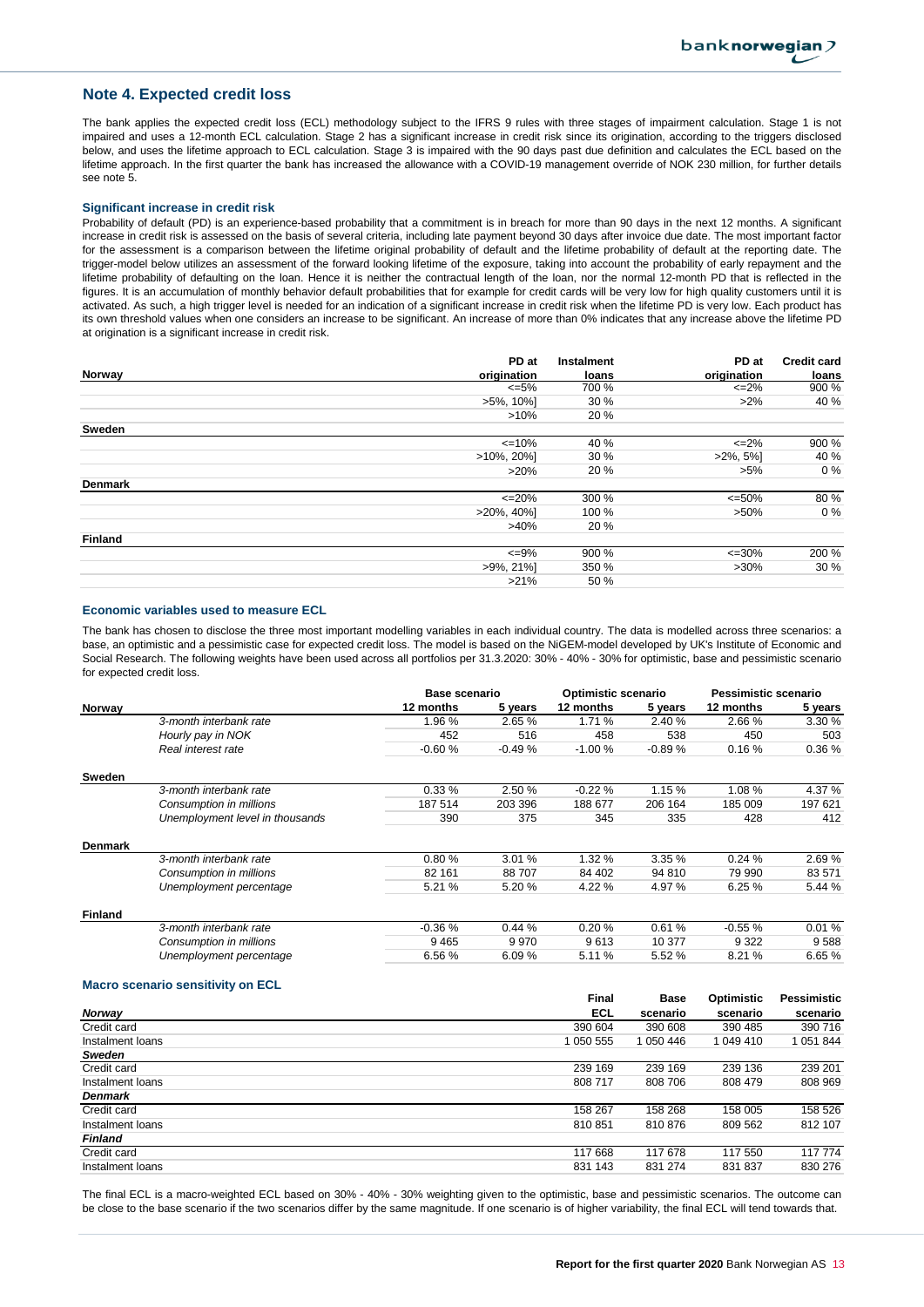### **Note 5. Loans to customers by product groups and change in loan loss allowance**

#### **Loans to customers by product groups**

|                                              |                                                  |           |           |             | Loan loss allowance |         |         | Loans to    |
|----------------------------------------------|--------------------------------------------------|-----------|-----------|-------------|---------------------|---------|---------|-------------|
| Amounts in NOK 1000                          | Stage 1                                          | Stage 2   | Stage 3   | Gross Ioans | Stage 1             | Stage 2 | Stage 3 | customers   |
| Instalment Ioans Norway                      | 7 105 838                                        | 2 472 169 | 2841096   | 12 419 104  | 73 226              | 98 657  | 878 672 | 11 368 549  |
| Credit card loans Norway                     | 4 939 685                                        | 773615    | 898 625   | 6 611 925   | 37 611              | 46 879  | 306 113 | 6 221 322   |
| Instalment Ioans Sweden                      | 2 184 857                                        | 1 298 193 | 654 891   | 5 137 941   | 57 507              | 75 716  | 675 494 | 4 329 224   |
| Credit card loans Sweden                     | 2 087 540                                        | 514 594   | 451 911   | 3 0 54 0 45 | 11 298              | 29 207  | 198 663 | 2814876     |
| Instalment Ioans Denmark                     | 3846017                                          | 307 722   | 1 260 075 | 5413814     | 54 094              | 44 645  | 712 112 | 4 602 963   |
| Credit card loans Denmark                    | 889 601                                          | 64 816    | 271 079   | 1 225 496   | 13824               | 11 680  | 132 764 | 1 067 229   |
| Instalment Ioans Finland                     | 7 337 691                                        | 360 661   | 1 701 416 | 10 399 768  | 118 780             | 181 123 | 531 240 | 9 5 68 6 25 |
| Credit card loans Finland                    | 939 681                                          | 580 286   | 233 382   | 2 753 350   | 12 0 37             | 33 654  | 71 977  | 2635681     |
| Total                                        | 30 330 911                                       | 7 372 056 | 9 312 476 | 47 015 444  | 378 377             | 521 560 | 3507036 | 42 608 471  |
| Loan loss allowance coverage ratio per stage |                                                  |           |           | 1.25%       | 7.07 %              | 37.66%  |         |             |
| COVID-19 management override                 |                                                  |           |           |             |                     | 230 000 |         |             |
|                                              | Net loans including COVID-19 management override |           |           |             |                     |         |         | 42 378 471  |

Loan loss allowance in stage 1, 2 and 3 has been calculated by the bank's ECL model. Net loans are reduced by an additional COVID-19 management override and totals NOK 42 378 million as presented in the balance sheet. The change in loan loss allowance and the migration in gross loans presented in the migration tables below are calculated by the bank's ECL model and does not include the COVID-19 management override.

The potential default and loss-effects of COVID-19 are not yet evident in the model output for calculating ECL. All macro-data are lagging with respect to the crisis at hand versus input as of 31.3.20. Trigging into stage 2 as of the same date is currently too early to indicate. The models are therefore presented using the existing structure, scenario weight and SICR trigger-thresholds. To counter this uncertainty, the bank has conducted several sensitivity analyses to quantify the potential effects on ECL.

A portion of the exposures in stage 1 are towards customers with employment in sectors exposed to lower activity from the COVID-19 pandemic. Employment instability, burden of single-parent families, low calculated liquidity at the time of application in addition to rigid personal cost structures such as home rental payment etc are all evaluated as factors for both increased PD and a potential for trigging to stage 2. Government interventions, encompassing support to SMEs, income protection measures and interest rate reductions on mortgages are expected to have an ameliorative effect.

The initial reaction would be an overall increase in PD in stage 1. The second order effect would be an increase in triggering to stage 2 from stage 1, with a larger potential for defaulting at day 90. The tertiary effect would be a decrease in the recovery level in stage 3 reflected in an increase in LGD. The bank has evaluated these three major phases in the COVID-19 period with a stipulated forward-looking add-on effect on ECL at NOK 230 million, with an approximately equal effect on each factor and stage.

#### **Change in loan loss allowance and gross loans**

Migration out of a stage is calculated at previous closing date 31.12.19, while migration into a stage is calculated at the closing date 31.3.20.

#### **Total Loans**

**Loan loss allowance**

| Amounts in NOK 1000                                                         | Stage 1                  | Stage 2    | Stage 3                  | Total         |
|-----------------------------------------------------------------------------|--------------------------|------------|--------------------------|---------------|
| Loan loss allowance as at 31.12.19                                          | 365 055                  | 486 167    | 2 744 186                | 3 595 408     |
| Transfers:                                                                  |                          |            |                          |               |
| Transfers from stage 1 to stage 2                                           | -43 740                  | 193 442    |                          | 149 703       |
| Transfers from stage 1 to stage 3                                           | $-3288$                  |            | 40 301                   | 37 013        |
| Transfers from stage 2 to stage 1                                           | 22 661                   | $-78125$   |                          | $-55464$      |
| Transfers from stage 2 to stage 3                                           | $\overline{\phantom{a}}$ | $-125.156$ | 315 822                  | 190 667       |
| Transfers from stage 3 to stage 2                                           | -                        | 13 199     | $-61156$                 | -47 958       |
| Transfers from stage 3 to stage 1                                           | 233                      |            | -5 650                   | -5416         |
| New financial assets issued                                                 | 30 982                   | 8447       | $\overline{\phantom{a}}$ | 39 4 29       |
| Financial assets derecognized in the period                                 | $-14306$                 | $-12033$   | $-39057$                 | $-65396$      |
| Modification of contractual cash flows from non-discounted financial assets | 20 778                   | 35 620     | 512 589                  | 568 987       |
| Loan loss allowance as at 31.3.20                                           | 378 377                  | 521 560    | 3 507 036                | 4 4 0 6 9 7 3 |

#### **Gross loans to customers**

| Amounts in NOK 1000                                                         | Stage 1                  | Stage 2    | Stage 3                  | Total      |
|-----------------------------------------------------------------------------|--------------------------|------------|--------------------------|------------|
| Gross loans to customers as at 31.12.19                                     | 29 984 932               | 6 534 249  | 7636728                  | 44 155 910 |
| Transfers:                                                                  |                          |            |                          |            |
| Transfers from stage 1 to stage 2                                           | $-2533904$               | 2 798 663  |                          | 264 758    |
| Transfers from stage 1 to stage 3                                           | $-90467$                 |            | 107899                   | 17 432     |
| Transfers from stage 2 to stage 1                                           | 1 262 077                | $-1322675$ | $\blacksquare$           | $-60598$   |
| Transfers from stage 2 to stage 3                                           | $\overline{\phantom{a}}$ | $-922485$  | 1 047 952                | 125 467    |
| Transfers from stage 3 to stage 2                                           | $\overline{\phantom{a}}$ | 151 431    | $-193.802$               | -42 372    |
| Transfers from stage 3 to stage 1                                           | 9412                     |            | $-20155$                 | $-10743$   |
| New financial assets issued                                                 | 1684963                  | 102 740    | $\overline{\phantom{a}}$ | 1 787 703  |
| Financial assets derecognized in the period                                 | -975 876                 | $-183560$  | $-65011$                 | $-1224447$ |
| Modification of contractual cash flows from non-discounted financial assets | 989 774                  | 213 694    | 798 865                  | 2 002 333  |
| Gross loans to customers as at 31.3.20                                      | 30 330 911               | 7 372 056  | 9 312 476                | 47 015 444 |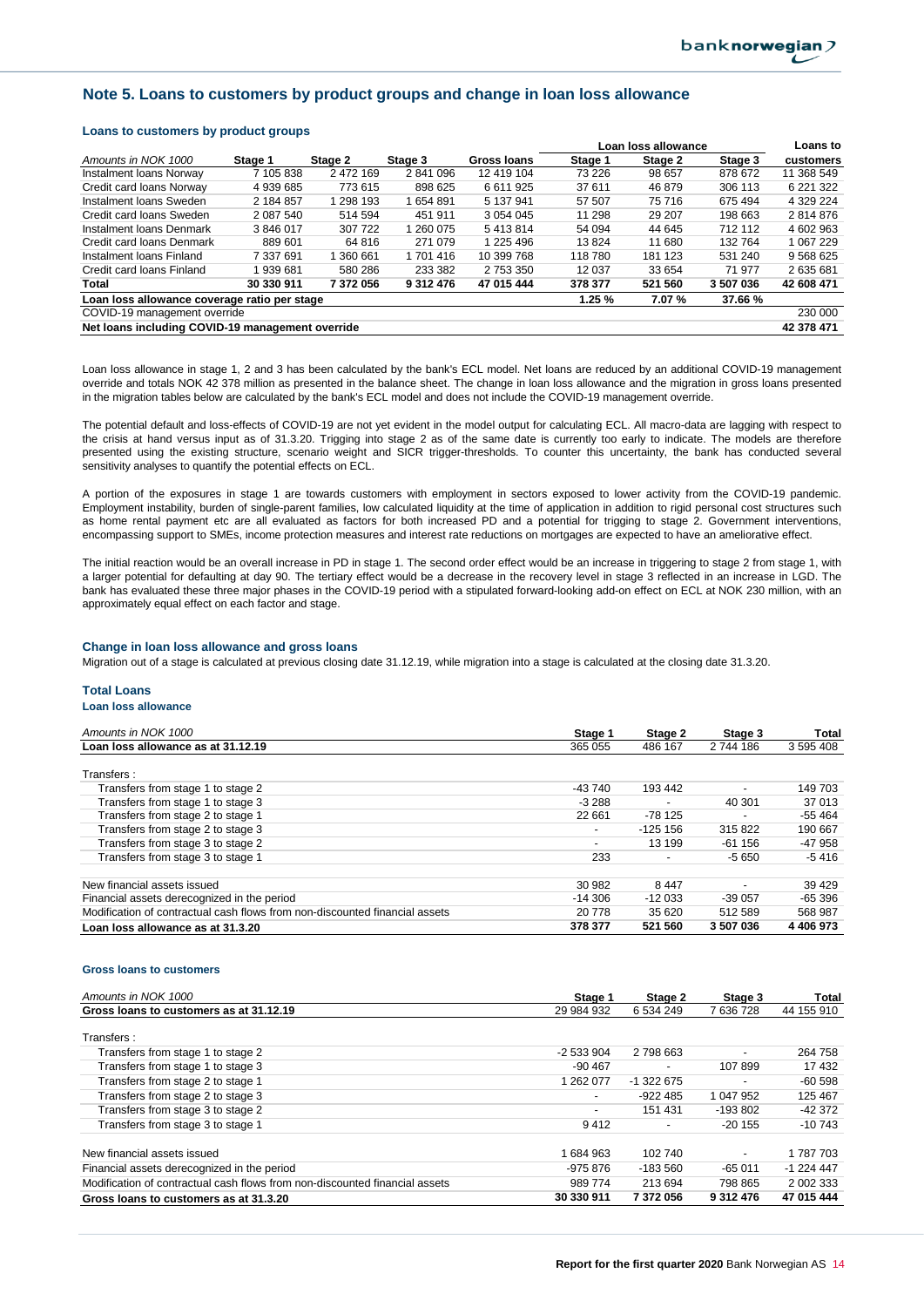### **Instalment loans total**

#### **Loan loss allowance**

| Amounts in NOK 1000                                                         | Stage 1                  | Stage 2   | Stage 3                  | Total     |
|-----------------------------------------------------------------------------|--------------------------|-----------|--------------------------|-----------|
| Loan loss allowance as at 31.12.19                                          | 293 117                  | 363 233   | 2 186 929                | 2843280   |
|                                                                             |                          |           |                          |           |
| Transfers:                                                                  |                          |           |                          |           |
| Transfers from stage 1 to stage 2                                           | $-38625$                 | 149 037   |                          | 110 411   |
| Transfers from stage 1 to stage 3                                           | $-3006$                  |           | 35 903                   | 32 897    |
| Transfers from stage 2 to stage 1                                           | 17 780                   | $-45.583$ | $\overline{\phantom{a}}$ | $-27803$  |
| Transfers from stage 2 to stage 3                                           | $\overline{\phantom{a}}$ | $-105455$ | 253 322                  | 147867    |
| Transfers from stage 3 to stage 2                                           | $\overline{\phantom{a}}$ | 11 258    | $-44975$                 | $-33717$  |
| Transfers from stage 3 to stage 1                                           | 216                      |           | $-3487$                  | $-3271$   |
| New financial assets issued                                                 | 22 609                   | 5 1 1 5   |                          | 27 7 24   |
| Financial assets derecognized in the period                                 | $-13473$                 | $-10.035$ | $-31862$                 | $-55.371$ |
| Modification of contractual cash flows from non-discounted financial assets | 24 988                   | 32 571    | 401 688                  | 459 247   |
| Loan loss allowance as at 31.3.20                                           | 303 607                  | 400 141   | 2 797 518                | 3 501 266 |

#### **Gross loans to customers**

| Amounts in NOK 1000                                                         | Stage 1                  | Stage 2                  | Stage 3                  | Total      |
|-----------------------------------------------------------------------------|--------------------------|--------------------------|--------------------------|------------|
| Gross loans to customers as at 31.12.19                                     | 19 566 119               | 4 596 694                | 6 089 588                | 30 252 401 |
| Transfers:                                                                  |                          |                          |                          |            |
| Transfers from stage 1 to stage 2                                           | -1 954 639               | 2 085 130                |                          | 130 492    |
| Transfers from stage 1 to stage 3                                           | $-80344$                 |                          | 95 802                   | 15 4 58    |
| Transfers from stage 2 to stage 1                                           | 729 205                  | -713 992                 |                          | 15 214     |
| Transfers from stage 2 to stage 3                                           | $\overline{\phantom{a}}$ | $-725.862$               | 826 789                  | 100 927    |
| Transfers from stage 3 to stage 2                                           | -                        | 124 264                  | $-141036$                | $-16772$   |
| Transfers from stage 3 to stage 1                                           | 7864                     | $\overline{\phantom{a}}$ | $-1212$                  | $-4257$    |
| New financial assets issued                                                 | 1518991                  | 66 307                   | $\overline{\phantom{a}}$ | 585 297    |
| Financial assets derecognized in the period                                 | -874 380                 | $-152288$                | $-57.371$                | $-1084039$ |
| Modification of contractual cash flows from non-discounted financial assets | 561 588                  | 158 492                  | 655 826                  | 2 375 906  |
| Gross loans to customers as at 31.3.20                                      | 20 474 404               | 5 438 745                | 7 457 479                | 33 370 628 |

### **Credit card total**

#### **Loan loss allowance**

| Amounts in NOK 1000                                                         | Stage 1                  | Stage 2   | Stage 3        | Total    |
|-----------------------------------------------------------------------------|--------------------------|-----------|----------------|----------|
| Loan loss allowance as at 31.12.19                                          | 71 938                   | 122 933   | 557 257        | 752 128  |
|                                                                             |                          |           |                |          |
| Transfers:                                                                  |                          |           |                |          |
| Transfers from stage 1 to stage 2                                           | $-5114$                  | 44 406    | $\blacksquare$ | 39 291   |
| Transfers from stage 1 to stage 3                                           | $-282$                   |           | 4 3 9 8        | 4 1 1 6  |
| Transfers from stage 2 to stage 1                                           | 4 8 8 1                  | $-32.542$ |                | $-27661$ |
| Transfers from stage 2 to stage 3                                           | $\overline{\phantom{a}}$ | $-19701$  | 62 501         | 42 800   |
| Transfers from stage 3 to stage 2                                           | $\overline{\phantom{a}}$ | 1 941     | $-16182$       | $-14241$ |
| Transfers from stage 3 to stage 1                                           | 17                       |           | $-2163$        | $-2146$  |
|                                                                             |                          |           |                |          |
| New financial assets issued                                                 | 8 3 7 3                  | 3 3 3 2   |                | 11 705   |
| Financial assets derecognized in the period                                 | $-832$                   | $-1.998$  | $-7195$        | $-10025$ |
| Modification of contractual cash flows from non-discounted financial assets | $-4210$                  | 3 0 4 9   | 110 901        | 109 740  |
| Loan loss allowance as at 31.3.20                                           | 74 770                   | 121 420   | 709 518        | 905 707  |

#### **Gross loans to customers**

| Amounts in NOK 1000                                                         | Stage 1                  | Stage 2   | Stage 3        | Total      |
|-----------------------------------------------------------------------------|--------------------------|-----------|----------------|------------|
| Gross loans to customers as at 31.12.19                                     | 10 418 813               | 937 555   | 547 140        | 13 903 509 |
| Transfers:                                                                  |                          |           |                |            |
| Transfers from stage 1 to stage 2                                           | $-579265$                | 713 532   |                | 134 267    |
| Transfers from stage 1 to stage 3                                           | $-10123$                 |           | 12 0 9 7       | 1 974      |
| Transfers from stage 2 to stage 1                                           | 532 872                  | $-608683$ | $\blacksquare$ | $-75812$   |
| Transfers from stage 2 to stage 3                                           | $\overline{\phantom{a}}$ | $-196623$ | 221 163        | 24 540     |
| Transfers from stage 3 to stage 2                                           | $\overline{\phantom{a}}$ | 27 167    | $-52767$       | $-25600$   |
| Transfers from stage 3 to stage 1                                           | 548                      |           | -8 0 34        | -6 486     |
| New financial assets issued                                                 | 165 972                  | 36 433    |                | 202 405    |
| Financial assets derecognized in the period                                 | $-101496$                | $-31272$  | -7 640         | $-140408$  |
| Modification of contractual cash flows from non-discounted financial assets | -571 813                 | 55 201    | 143 039        | $-373.573$ |
| Gross loans to customers as at 31.3.20                                      | 9856508                  | 933 311   | 854 997        | 13 644 816 |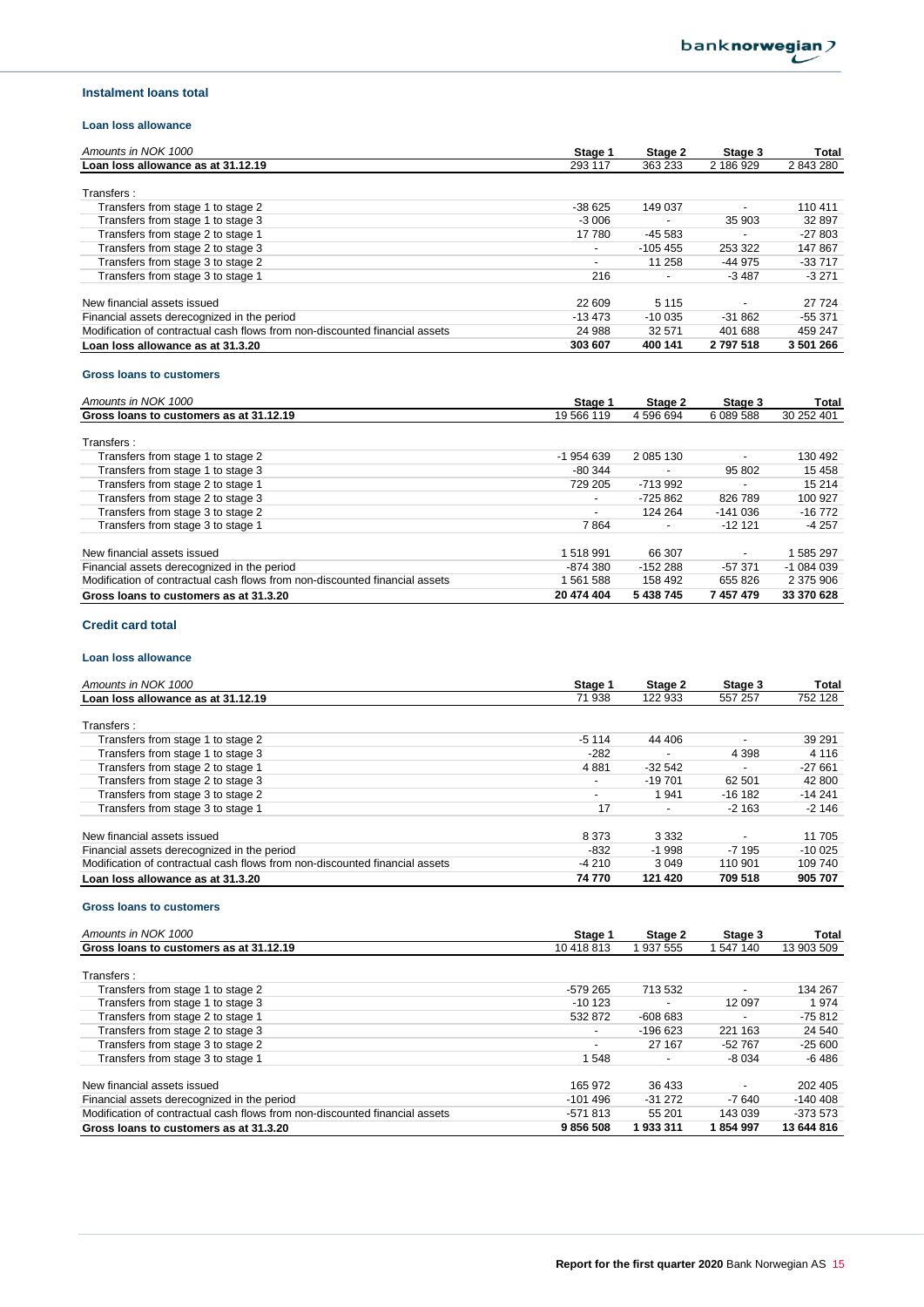## **Note 6. Provision for loan losses**

| Amounts in NOK 1000                                             | <b>YTD 2020</b> | <b>YTD 2019</b> | 2019      |
|-----------------------------------------------------------------|-----------------|-----------------|-----------|
| Realized losses in the period due to final write-offs           | 16 663          | 9405            | 46 813    |
| Realized losses in the period due to charge-offs                |                 |                 | 436 891   |
| Loan loss provisions - lifetime expected credit loss (stage 3)  | 409 051         | 403 619         | 922 091   |
| Loan loss provisions - lifetime expected credit loss (stage 2)  | $-13.308$       | $-33453$        | 99 639    |
| Loan loss provisions - 12 months expected credit loss (stage 1) | $-21769$        | $-242$          | 121 926   |
| Loan loss provisions - COVID-19 management override             | 230 000         |                 |           |
| <b>Provision for loan losses</b>                                | 620 636         | 379 329         | 1 627 359 |

## **Note 7. Risk classes**

|                                                                                                  | Probability of | Gross Ioans     |                 | <b>Undrawn credit limits</b> |                 |
|--------------------------------------------------------------------------------------------------|----------------|-----------------|-----------------|------------------------------|-----------------|
| Amounts in NOK 1000                                                                              | default        | <b>YTD 2020</b> | <b>YTD 2019</b> | <b>YTD 2020</b>              | <b>YTD 2019</b> |
| Α                                                                                                | $0 - 1%$       | 5 5 28 5 73     | 6 365 454       | 47 640 668                   | 39 774 360      |
| в                                                                                                | $1 - 3%$       | 9 5 8 9 4 2 5   | 13 928 428      | 2 057 630                    | 1873499         |
| C                                                                                                | $3 - 5%$       | 5 311 522       | 4 357 604       | 249 226                      | 321 659         |
| D                                                                                                | $5 - 9%$       | 5 382 609       | 3 070 634       | 243 044                      | 202 083         |
| Е                                                                                                | $9 - 15%$      | 4 214 400       | 2 036 723       | 122 356                      | 95 870          |
| F                                                                                                | $15 - 20%$     | 1 447 132       | 693 796         | 12 105                       | 19672           |
| G                                                                                                | $20 - 30%$     | 1 571 760       | 1 107 356       | 14 139                       | 17437           |
| н                                                                                                | $30 - 40%$     | 650 437         | 400 827         | 2 3 0 4                      | 25 951          |
|                                                                                                  | $40 - 55%$     | 459 308         | 458 204         | 988                          | 4 9 4 5         |
|                                                                                                  | $55 - 100\%$   | 353 475         | 363 266         | 491                          | 2 4 9 7         |
| Engagements under collections by an agency, where the customer is less than 90 days past due     |                | 846 885         | 869 379         | ٠                            |                 |
| On track with engagement, at least one other product where payment is more than 90 days past due |                | 1819881         | 497 577         | ٠                            |                 |
| Engagements that are in warning, but less than 90 days past due                                  |                | 549 379         | 533 281         | $\overline{\phantom{a}}$     |                 |
| Engagements that are more than 90 days past due                                                  |                | 9 177 293       | 5 183 780       | -                            |                 |
| Engagements that are written down                                                                |                | 112 690         | 337 079         | ٠                            |                 |
| Total classified                                                                                 |                | 47 014 769      | 40 203 389      | 50 342 953                   | 42 337 973      |
| Not classified                                                                                   |                | 675             | 905             |                              |                 |
| Total                                                                                            |                | 47 015 444      | 40 204 293      | 50 342 953                   | 42 337 973      |

Risk is grouped into PD bands from A to J, with A being the lowest risk.

### **Note 8. Net interest income**

| Amounts in NOK 1000                                                 | <b>YTD 2020</b> | <b>YTD 2019</b> | 2019      |
|---------------------------------------------------------------------|-----------------|-----------------|-----------|
| Interest income from cash and deposits with the central bank        | 248             | 128             | 781       |
| Interest income from loans to and deposits with credit institutions | 3410            | l 098           | 8 4 3 0   |
| Interest income from instalment loans                               | 1 061 448       | 1 000 008       | 4 114 730 |
| Interest income from credit card loans                              | 449 600         | 379 499         | 1 624 932 |
| Interest income from sales financing                                | 78              | 185             | 650       |
| Interest income, effective interest method                          | 1 514 784       | 1 380 918       | 5749523   |
| Interest and other income from certificates and bonds               | 65 255          | 38784           | 155 937   |
| Other interest and other interest related income                    | 1813            | 979             | 6 3 4 3   |
| Other interest income                                               | 67068           | 39 763          | 162 279   |
| Interest expense from deposits from customers                       | 112 080         | 117 375         | 478 037   |
| Interest expense on debt securities issued                          | 48 4 8 5        | 8495            | 70 531    |
| Interest expense on subordinated loan                               | 9 1 2 3         | 8 2 7 2         | 34 665    |
| Other interest and other interest related expenses                  | 16811           | 16875           | 66 857    |
| Interest expenses                                                   | 186 499         | 151 017         | 650 090   |
| Net interest income                                                 | 1 395 353       | 1 269 664       | 5 261 712 |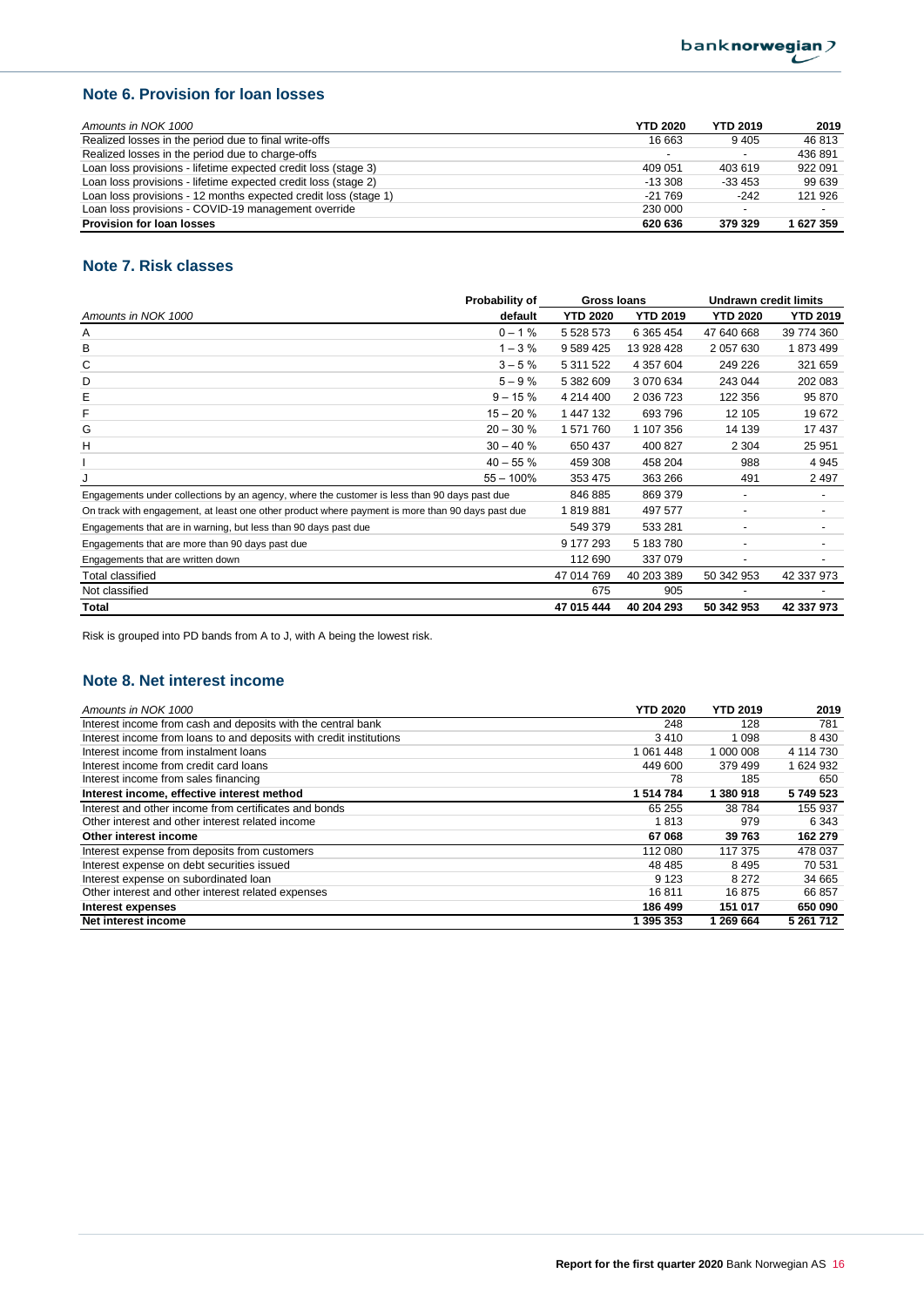### **Note 9. Net commission and bank services income**

| Amounts in NOK 1000                                 | <b>YTD 2020</b> | <b>YTD 2019</b> | 2019    |
|-----------------------------------------------------|-----------------|-----------------|---------|
| Payment services                                    | 149 343         | 103 334         | 416 056 |
| Insurance services                                  | 30 098          | 33 833          | 70 440  |
| Other fees and commission and bank services income  | 13 117          | 13773           | 53 947  |
| Total commission and bank services income           | 192 558         | 150 940         | 540 443 |
| Payment services                                    | 28 494          | 37 599          | 160 458 |
| Insurance services                                  | 17 998          | 16 047          | 67 516  |
| Other fees and commission and bank services expense | 4974            | 5 2 6 3         | 22 218  |
| Total commission and bank services expenses         | 51 466          | 58 909          | 250 192 |

## **Note 10. Net change in value on securities and currency**

| Amounts in NOK 1000                            | <b>YTD 2020</b> | <b>YTD 2019</b> | 2019      |
|------------------------------------------------|-----------------|-----------------|-----------|
| Net change on certificates and bonds           | $-109.543$      | $-20492$        | $-74.558$ |
| Net change on FX-forwards                      | $-617.370$      | 192 930         | 143 008   |
| Net currency effects                           | 656 645         | -178 337        | $-49.509$ |
| Net change on shares and other securities      | 1 1 5 4         | 5 1 1 5         | 13 112    |
| Net change in value on securities and currency | $-69114$        | -784            | 32 053    |

## **Note 11. General administrative expenses**

| Amounts in NOK 1000                   | <b>YTD 2020</b> | <b>YTD 2019</b> | 2019    |
|---------------------------------------|-----------------|-----------------|---------|
| Sales and marketing                   | 230 075         | 232 513         | 879 117 |
| IT operations                         | 23 605          | 21 271          | 88 871  |
| External services costs               | 20 545          | 16 192          | 70 677  |
| Other administrative expenses         | 19882           | 12 870          | 49 8 64 |
| Total general administrative expenses | 294 106         | 282 845         | 1088530 |

## **Note 12. Debt securities issued and subordinated loan**

| Amounts in NOK 1000                                     | <b>YTD 2020</b> | <b>YTD 2019</b> | 2019      |
|---------------------------------------------------------|-----------------|-----------------|-----------|
| Debt securities issued, carrying value (amortized cost) | 6813624         | 3 342 401       | 6 537 863 |
| Subordinated Ioans, carrying value (amortized cost)     | 876 073         | 813771          | 822 688   |
| Total debt securities issued and subordinated loans     | 7 689 696       | 4 156 172       | 7 360 551 |

|                                                 | <b>Nominal</b> |            |                 | Reference       |            |           |
|-------------------------------------------------|----------------|------------|-----------------|-----------------|------------|-----------|
|                                                 | value          |            |                 | rate            |            | Carrying  |
| <b>ISIN</b>                                     | outstanding    | Currency   | <b>Interest</b> | + margin        | Maturity*  | value     |
| Debt securities issued (senior unsecured bonds) |                |            |                 |                 |            |           |
| NO0010790850                                    | 130 000        | <b>NOK</b> | Floating        | $NIBOR + 75bp$  | 07.04.2020 | 130 798   |
| NO0010810534                                    | 356 000        | <b>SEK</b> | Floating        | STIBOR + 108bp  | 20.11.2020 | 370 600   |
| NO0010811110                                    | 285 000        | <b>NOK</b> | Floating        | NIBOR + 108bp   | 24.11.2020 | 285 744   |
| NO0010837206                                    | 335 000        | <b>SEK</b> | Floating        | STIBOR + 120bp  | 22.02.2021 | 349 103   |
| NO0010848583                                    | 192 000        | <b>SEK</b> | Floating        | STIBOR + 140bp  | 29.09.2021 | 197 257   |
| NO0010848591                                    | 1 000 000      | <b>NOK</b> | Floating        | $NIBOR + 150bp$ | 29.03.2022 | 999 687   |
| NO0010863582                                    | 400 000        | <b>SEK</b> | Floating        | STIBOR + 140bp  | 16.09.2022 | 416 154   |
| NO0010863574                                    | 400 000        | <b>NOK</b> | Floating        | $NIBOR + 140bp$ | 16.09.2022 | 400 312   |
| NO0010871148                                    | 800 000        | <b>NOK</b> | Floating        | NIBOR + 195bp   | 12.12.2022 | 800 095   |
| NO0010871130                                    | 1 000 000      | <b>SEK</b> | Floating        | STIBOR + 190bp  | 12.12.2022 | 1 039 771 |
| NO0010871155                                    | 1 200 000      | <b>NOK</b> | Floating        | $NIBOR + 215bp$ | 12.12.2023 | 1 200 238 |
| NO0010871296                                    | 600 000        | <b>SEK</b> | Floating        | STIBOR + 200bp  | 12.12.2023 | 623 862   |
| <b>Total debt securities issued</b>             | 6 698 000      |            |                 |                 |            | 6813624   |
| <b>Subordinated loan</b>                        |                |            |                 |                 |            |           |
| NO0010774326                                    | 100 000        | <b>NOK</b> | Floating        | $NIBOR + 300bp$ | 21.09.2021 | 99 951    |
| NO0010797988                                    | 200 000        | <b>NOK</b> | Floating        | $NIBOR + 375bp$ | 16.06.2022 | 199 758   |
| NO0010833130                                    | 550 000        | <b>SEK</b> | Floating        | STIBOR + 375bp  | 02.10.2023 | 576 364   |
| <b>Total subordinated loans</b>                 | 850 000        |            |                 |                 |            | 876 073   |
| Total                                           | 7 548 000      |            |                 |                 |            | 7689696   |

*\* For subordinated loans maturity reflects the first possible call date*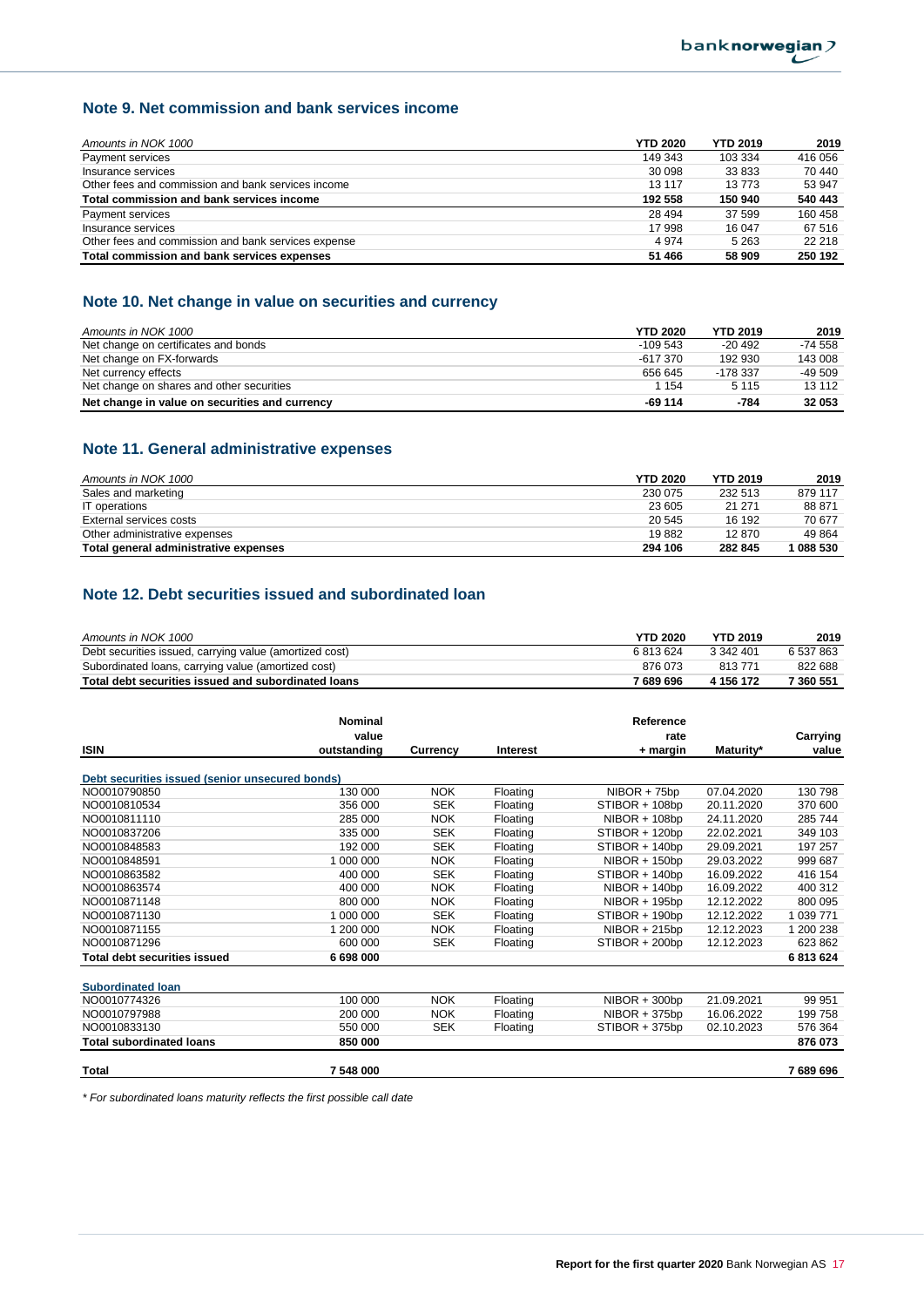### **Note 13. Financial instruments**

### **Financial instruments at fair value**

|                                           | <b>YTD 2020</b>          |                          |                          |            |  |
|-------------------------------------------|--------------------------|--------------------------|--------------------------|------------|--|
| Amounts in NOK 1000                       | Level 1                  | Level 2                  | Level 3                  | Total      |  |
| Certificates and bonds*                   | $\overline{\phantom{a}}$ | 13 764 305               |                          | 13 764 305 |  |
| <b>Financial derivatives</b>              | $\overline{\phantom{a}}$ | 59 0 20                  |                          | 59 0 20    |  |
| Shares and other securities               | $\overline{\phantom{a}}$ | $\overline{\phantom{a}}$ | 46 017                   | 46 017     |  |
| Total financial assets at fair value      | ۰                        | 13823324                 | 46 017                   | 13 869 341 |  |
| <b>Financial derivatives</b>              | $\overline{\phantom{a}}$ | 657 621                  |                          | 657 621    |  |
| Loans from credit institutions**          | 1 400 000                |                          | $\overline{\phantom{a}}$ | 400 000    |  |
| Total financial liabilities at fair value | ۰                        | 657 621                  | $\overline{\phantom{a}}$ | 657 621    |  |

\*Of which NOK 1 400 million is collateral for loans in Norges Bank

\*\*NOK 1 400 million is loans from Norges Bank

|                                           | <b>YTD 2019</b>          |                          |                          |            |
|-------------------------------------------|--------------------------|--------------------------|--------------------------|------------|
| Amounts in NOK 1000                       | Level 1                  | Level 2                  | Level 3                  | Total      |
| Certificates and bonds                    | $\overline{\phantom{a}}$ | 10 268 259               |                          | 10 268 259 |
| <b>Financial derivatives</b>              | $\overline{\phantom{a}}$ | 85 161                   |                          | 85 161     |
| Shares and other securities               | $\overline{\phantom{a}}$ | $\overline{\phantom{a}}$ | 41 806                   | 41 806     |
| Total financial assets at fair value      | ۰                        | 10 353 420               | 41 806                   | 10 395 226 |
| <b>Financial derivatives</b>              | $\overline{\phantom{a}}$ | 9569                     |                          | 9569       |
| Total financial liabilities at fair value | ٠                        | 9569                     | $\overline{\phantom{a}}$ | 9 5 6 9    |

#### **Change in instruments classified at level 3**

|                                          | <b>YTD 2020</b>            |         | <b>YTD 2019</b>            |         |
|------------------------------------------|----------------------------|---------|----------------------------|---------|
| Amounts in NOK 1000                      | <b>Shares</b><br>and other | Total   | <b>Shares</b><br>and other | Total   |
|                                          | securities                 |         | securities                 |         |
| Value 31.12                              | 44 863                     | 44 863  | 36 691                     | 36 691  |
| Net gain / loss on financial instruments | 1 154                      | 1 1 5 4 | 5 1 1 5                    | 5 1 1 5 |
| <b>Value 31.3</b>                        | 46 017                     | 46 017  | 41 806                     | 41 806  |

#### **Fair value of financial instruments at amortized cost**

Financial instruments at amortized cost are valued at originally determined cash flows, adjusted for any impairment losses. Amortized cost will not always give values that match the market's assessment of the same instruments, due to different perceptions of market conditions, risk and return requirements.

*Debt securities issued and subordinated loan*

The fair value of debt securities issued and subordinated loan are based on observable market data where available.

|                                    | <b>YTD 2020</b> |               | <b>YTD 2019</b> |            |
|------------------------------------|-----------------|---------------|-----------------|------------|
| Amounts in NOK 1000                | Book value      | Fair value    | Book value      | Fair value |
| Debt securities issued             | 6813624         | 6 539 122     | 3 342 401       | 3 339 470  |
| Subordinated loan                  | 876 073         | 793 681       | 813771          | 806 395    |
| <b>Total financial liabilities</b> | 7 689 696       | 7332803       | 4 156 172       | 4 145 865  |
|                                    |                 | $VTPR$ $0000$ |                 |            |

|                                    |                          | TIU ZUZU  |         |           |  |
|------------------------------------|--------------------------|-----------|---------|-----------|--|
| Amounts in NOK 1000                | Level                    | Level 2   | Level 3 | Total     |  |
| Debt securities issued             | $\overline{\phantom{a}}$ | 6813624   |         | 6813624   |  |
| Subordinated loan                  |                          | 876 073   |         | 876 073   |  |
| <b>Total financial liabilities</b> | 39 561 112               | 7 689 696 |         | 7 689 696 |  |
|                                    |                          |           |         |           |  |

|                                    |                          | <b>YTD 2019</b> |         |           |  |
|------------------------------------|--------------------------|-----------------|---------|-----------|--|
| Amounts in NOK 1000                | Level <sup>.</sup>       | Level 2         | Level 3 | Total     |  |
| Debt securities issued             | $\overline{\phantom{a}}$ | 3 342 401       |         | 3 342 401 |  |
| Subordinated Ioan                  | $\overline{\phantom{a}}$ | 813771          |         | 813771    |  |
| <b>Total financial liabilities</b> | $\overline{\phantom{a}}$ | 4 156 172       |         | 4 156 172 |  |

Level 1: Valuation based on quoted prices in an active market. Level 2: Valuation based on observable market data, other than quoted prices. Level 3: Valuation based on observable market data when valuation can not be determined in level 1 or 2.

### **Note 14. Related parties**

Norwegian Finans Holding ASA owns 100% of Bank Norwegian AS. Bank Norwegian AS has since 2007 had an agreement with Norwegian Air Shuttle ASA regarding the use of the brand name Norwegian, IP-rights and cooperation regarding the loyalty program Norwegian Reward. The agreement was renegotiated in the second quarter 2018 and is valid for ten years. In the first quarter 2020 the total expensed amount related to Norwegian Air Shuttle ASA was NOK 107.7 million, comprising of portfolio related costs of NOK 94.5 million and sales and agent commissions of NOK 13.2 million. The portfolio related costs include license fee for use of brand name, IP-rights and other customer portfolio costs, such as cashpoints.